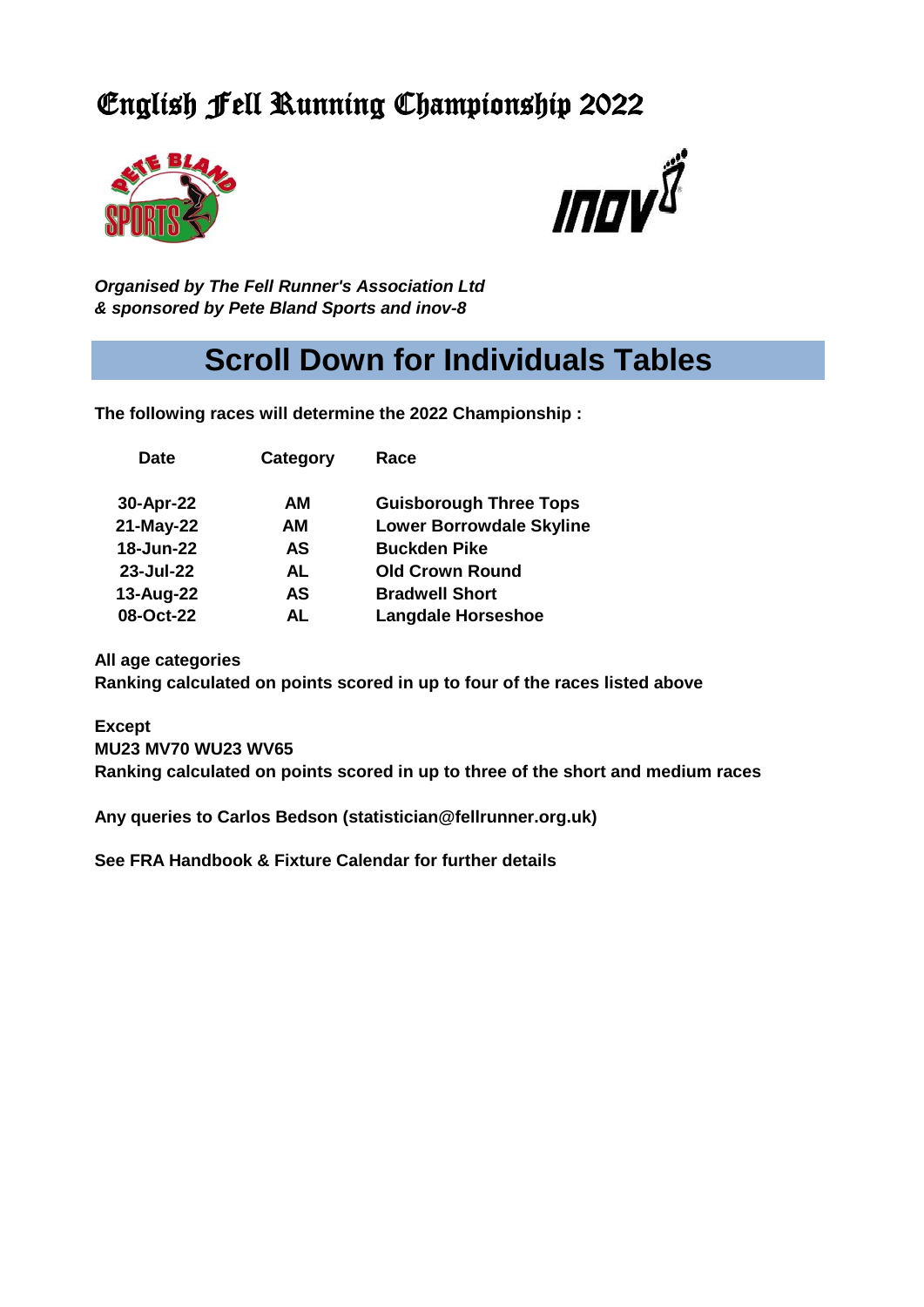## **Men's Open Championship** \* Joint place Guisborough

| Pos                 | <b>Name</b>                             | Club                                             | Guisb<br>(M)    | Lower<br><b>Borrow</b><br>(M) | <b>Buckdn</b><br>Pike (S) | Old<br>Crown<br>Round<br>(L) | <b>Bradwl</b><br><b>Short</b><br>(S) | Langdle<br>(L) | <b>Total</b>    |
|---------------------|-----------------------------------------|--------------------------------------------------|-----------------|-------------------------------|---------------------------|------------------------------|--------------------------------------|----------------|-----------------|
| $\mathbf{1}$        | Matthew Elkington                       | Ambleside AC                                     | 47              | 48                            |                           |                              |                                      |                | 95              |
| 2                   | Mark Lamb                               | Keswick AC                                       | 48              | $\overline{43}$               |                           |                              |                                      |                | 91              |
| 3                   | Karl Gray*                              | <b>Calder Valley Fell Runners</b>                | 44              | 40                            |                           |                              |                                      |                | 84              |
| 4                   | Darren Kay*                             | <b>Calder Valley Fell Runners</b>                | 44              | $\overline{38}$               |                           |                              |                                      |                | 82              |
| 5                   | Robert Jebb                             | <b>Helm Hill Runners</b><br><b>Keswick AC</b>    | 36              | 44                            |                           |                              |                                      |                | 80              |
| 6<br>$\overline{7}$ | Harry Bolton<br>Doni Clarke             | <b>Todmorden Harriers</b>                        | 35<br>49        | 45<br>30                      |                           |                              |                                      |                | 80<br>79        |
| 8                   | Sam Stead                               | <b>Keswick AC</b>                                | 43              | 34                            |                           |                              |                                      |                | $\overline{77}$ |
| 9                   | Sam Holding                             | <b>Cumberland Fell Runners</b>                   | 40              | 33                            |                           |                              |                                      |                | $\overline{73}$ |
| 10                  | <b>Steve Halsall</b>                    | <b>Keswick AC</b>                                | 33              | $\overline{35}$               |                           |                              |                                      |                | 68              |
| 11                  | Gavin Mulholland                        | <b>Calder Valley Fell Runners</b>                | 27              | 37                            |                           |                              |                                      |                | 64              |
| 12                  | Alex Mason                              | Dark Peak Fell Runners                           | 26              | $\overline{36}$               |                           |                              |                                      |                | 62              |
| 13                  | Ben Mounsey                             | <b>Calder Valley Fell Runners</b>                | 28              | 28                            |                           |                              |                                      |                | 56              |
| 14                  | Nick Leigh                              | Horwich R M I Harriers                           | 34              | 21                            |                           |                              |                                      |                | 55              |
| 15                  | <b>Aidan Smith</b>                      | Dark Peak Fell Runners                           | 29              | $\overline{25}$               |                           |                              |                                      |                | 54              |
| 16                  | <b>Tim Lamont</b>                       | <b>Helm Hill Runners</b>                         | 52              |                               |                           |                              |                                      |                | 52              |
| 16                  | <b>Brennan Townshend</b>                | Keswick AC                                       |                 | 52                            |                           |                              |                                      |                | 52              |
| 18                  | Daniel Haworth                          | <b>Matlock Athletic Club</b>                     |                 | 49                            |                           |                              |                                      |                | 49              |
| $\overline{18}$     | Adam Osborne                            | <b>Calder Valley Fell Runners</b>                | 18              | $\overline{31}$               |                           |                              |                                      |                | 49              |
| 20                  | William Cartwright                      | <b>Matlock Athletic Club</b>                     |                 | 47                            |                           |                              |                                      |                | 47              |
| 21                  | <b>Edward Corden</b>                    | Stockport Harriers & AC                          | 46              |                               |                           |                              |                                      |                | 46              |
| 22                  | Ben Rothery                             | <b>Ilkley Harriers AC</b>                        |                 | 46                            |                           |                              |                                      |                | 46              |
| 22                  | Joseph Oldfield<br><b>Josh Williams</b> | <b>Matlock Athletic Club</b>                     | 16              | 29<br>$\overline{24}$         |                           |                              |                                      |                | 45              |
| 24                  |                                         | Dark Peak Fell Runners<br>Dark Peak Fell Runners | 19              |                               |                           |                              |                                      |                | 43              |
| 25<br>25            | Nathan Lawson<br><b>Martin Howard</b>   | <b>Calder Valley Fell Runners</b>                | 42<br>20        | 22                            |                           |                              |                                      |                | 42<br>42        |
| $\overline{25}$     | <b>Philip Rutter</b>                    | <b>Helm Hill Runners</b>                         |                 | 42                            |                           |                              |                                      |                | 42              |
| 28                  | <b>Chet Gillespie</b>                   | Dark Peak Fell Runners                           | 41              |                               |                           |                              |                                      |                | 41              |
| 28                  | <b>Matthew Roberts</b>                  | <b>Calder Valley Fell Runners</b>                |                 | 41                            |                           |                              |                                      |                | 41              |
| 30                  | <b>Matthew Atkinson</b>                 | <b>Keswick AC</b>                                |                 | 39                            |                           |                              |                                      |                | 39              |
| 30                  | <b>Kiki Savage</b>                      | <b>Ilkley Harriers AC</b>                        | 39              |                               |                           |                              |                                      |                | 39              |
| 32                  | Joe Baxter                              | Pudsey & Bramley AC                              | $\overline{38}$ |                               |                           |                              |                                      |                | $\overline{38}$ |
| 33                  | <b>Ben Sharrock</b>                     | Ambleside AC                                     | 37              |                               |                           |                              |                                      |                | 37              |
| 34                  | <b>Toby Gill</b>                        | <b>Matlock Athletic Club</b>                     | 12              | 20                            |                           |                              |                                      |                | 32              |
| 34                  | <b>James Harris</b>                     | Ambleside AC                                     |                 | 32                            |                           |                              |                                      |                | 32              |
| 34                  | <b>Christian Garvey</b>                 | Victoria Park Harriers                           | 32              |                               |                           |                              |                                      |                | 32              |
| 34                  | Orran Smith                             | <b>Manx Fell Runners</b>                         | 31              |                               |                           |                              |                                      |                | 31              |
| 38                  | Joe Woodley                             | Dark Peak Fell Runners                           | 30              |                               |                           |                              |                                      |                | 30              |
| 39                  | Oli Johnson                             | Dark Peak Fell Runners                           |                 | 27                            |                           |                              |                                      |                | 27              |
| 40<br>41            | Joe Mercer<br><b>Gavin Roberts</b>      | Horwich R M I Harriers                           | 25              | 26                            |                           |                              |                                      |                | 26<br>25        |
| 42                  | Douglas Musson                          | Calder Valley Fell Runners<br><b>Notts AC</b>    | 24              |                               |                           |                              |                                      |                | 24              |
| 43                  | Jack Agnew                              | Mercia Fell Runners                              | 23              |                               |                           |                              |                                      |                | 23              |
| 43                  | <b>Chet Gillespie</b>                   | Dark Peak Fell Runners                           |                 | $\overline{23}$               |                           |                              |                                      |                | 23              |
| 45                  | Nathan Edmondson                        | <b>Ilkley Harriers AC</b>                        | 22              |                               |                           |                              |                                      |                | 22              |
| 46                  | <b>Adam Perry</b>                       | <b>Helm Hill Runners</b>                         | 21              |                               |                           |                              |                                      |                | 21              |
| 47                  | Chris Alborough                         | Durham Fell Runners                              |                 | 19                            |                           |                              |                                      |                | 19              |
| 48                  | Fraser Macdonald Oulds                  | <b>Chorlton Runners</b>                          |                 | 18                            |                           |                              |                                      |                | 18              |
| 49                  | Simon Coldrick                          | Pennine Fell Runners                             | 10              | $\overline{7}$                |                           |                              |                                      |                | 17              |
| 50                  | James Kevan                             | Horwich R M I Harriers                           |                 | $\overline{17}$               |                           |                              |                                      |                | 17              |
| 50                  | Danny Hope                              | Horwich R M I Harriers                           | 17              |                               |                           |                              |                                      |                | 17              |
| 50                  | Jamie Parkinson                         | Pudsey & Bramley AC                              |                 | 16                            |                           |                              |                                      |                | 16              |
| 53                  | Martin Mikkelsen-Barron                 | Borrowdale Fell Runners                          |                 | 15                            |                           |                              |                                      |                | 15              |
| 53                  | Jacob Hiom                              | Durham University                                | 15              |                               |                           |                              |                                      |                | 15              |
| 55                  | Lewis Bowness                           | Helm Hill Runners                                | 14              |                               |                           |                              |                                      |                | 14              |
| 55                  | Kenny Richmond                          | <b>Helm Hill Runners</b>                         |                 | 14                            |                           |                              |                                      |                | 14              |
| 57                  | Sam Pole                                | Dark Peak Fell Runners                           | 13              | 13                            |                           |                              |                                      |                | 13<br>13        |
| 57<br>59            | Michael Ainsworth<br><b>Tom Saville</b> | Helm Hill Runners<br>Dark Peak Fell Runners      |                 | 12                            |                           |                              |                                      |                | 12              |
| 60                  | Kieran Hodgson                          | <b>Helm Hill Runners</b>                         | 11              |                               |                           |                              |                                      |                | 11              |
| 61                  | Ed Hyland                               | <b>Calder Valley Fell Runners</b>                |                 | $\overline{11}$               |                           |                              |                                      |                | 11              |
| 61                  | Pete Vale                               | <b>Mercia Fell Runners</b>                       |                 | 10                            |                           |                              |                                      |                | 10              |
| 63                  | Thomas Corrigan                         | <b>Barlick Fell Runners</b>                      |                 | 9                             |                           |                              |                                      |                | 9               |
| 63                  | Evan Bowers                             | Sheffield University (FRA)                       | 9               |                               |                           |                              |                                      |                | 9               |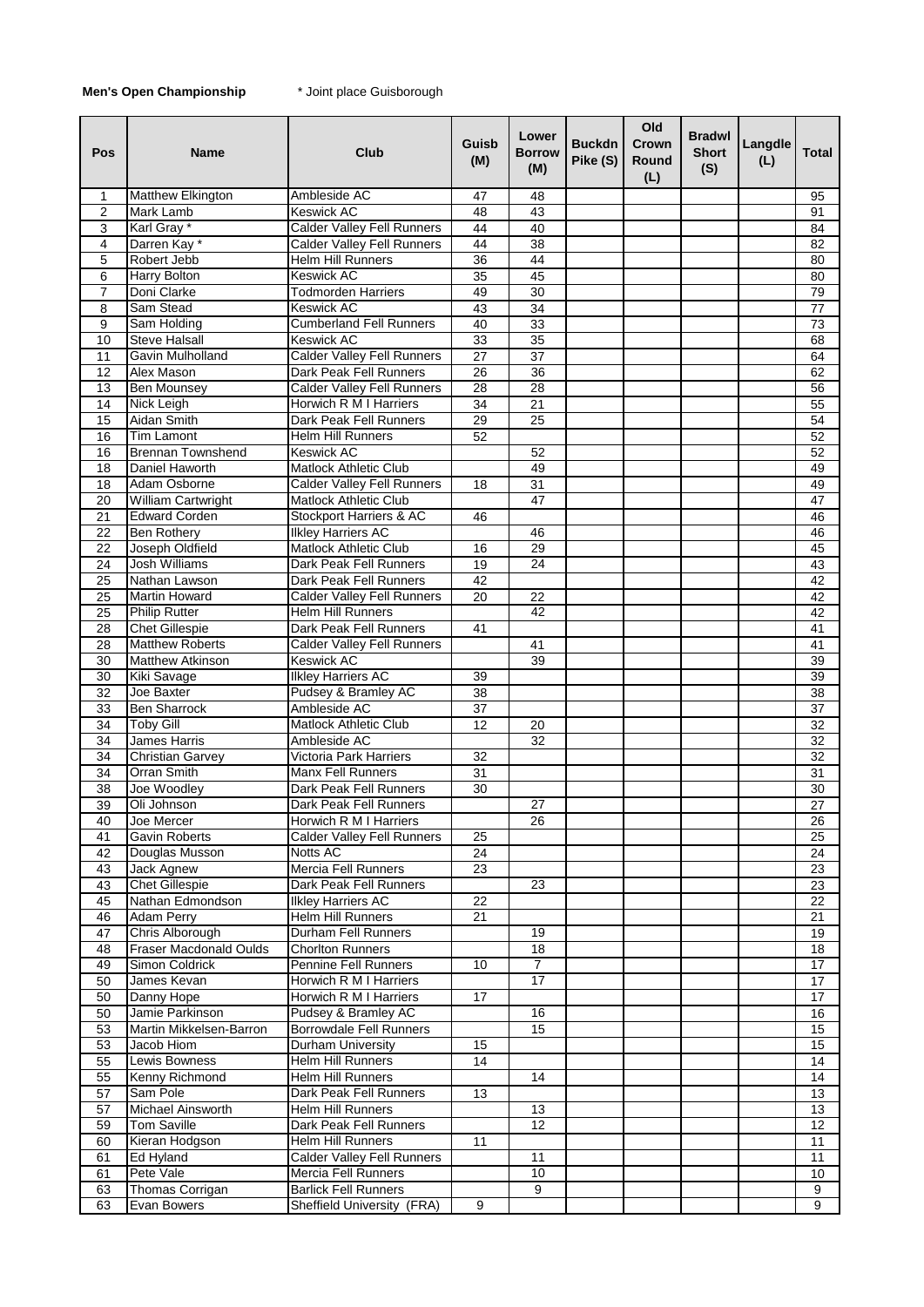| <b>Pos</b> | <b>Name</b>           | Club                              | Guisb<br>(M) | Lower<br><b>Borrow</b><br>(M) | <b>Buckdn</b><br>Pike (S) | Old<br>Crown<br>Round<br>(L) | <b>Bradwl</b><br><b>Short</b><br>(S) | <b>Langdle</b><br>(L) | <b>Total</b>   |
|------------|-----------------------|-----------------------------------|--------------|-------------------------------|---------------------------|------------------------------|--------------------------------------|-----------------------|----------------|
| 65         | Shaun Godsman         | <b>Calder Valley Fell Runners</b> | 8            |                               |                           |                              |                                      |                       | 8              |
| 65         | Luke Foley            | Horwich R M I Harriers            |              | 8                             |                           |                              |                                      |                       | 8              |
| 67         | <b>Mark Burton</b>    | <b>Calder Valley Fell Runners</b> | 7            |                               |                           |                              |                                      |                       | 7              |
| 68         | Sam Green             | <b>Wharfedale Harriers</b>        | 6            |                               |                           |                              |                                      |                       | 6              |
| 68         | <b>Hamish Murray</b>  | Keswick AC                        |              | 6                             |                           |                              |                                      |                       | 6              |
| 70         | <b>Thomas Milton</b>  | Dark Peak Fell Runners            |              | 5                             |                           |                              |                                      |                       | 5              |
| 70         | <b>Andrew Stemp</b>   | Pudsey & Bramley AC               | 5            |                               |                           |                              |                                      |                       | 5              |
| 72         | <b>Paul Fauset</b>    | Dark Peak Fell Runners            | 4            |                               |                           |                              |                                      |                       | 4              |
| 72         | Danny Hope            | <b>Horwich R M I Harriers</b>     |              | 4                             |                           |                              |                                      |                       | 4              |
| 74         | Sam Dixon             | <b>Helm Hill Runners</b>          |              | 3                             |                           |                              |                                      |                       | 3              |
| 74         | <b>Mark Anderson</b>  | Totley AC                         | 3            |                               |                           |                              |                                      |                       | 3              |
| 76         | Nicholas Barber       | <b>Helm Hill Runners</b>          |              | $\mathfrak{p}$                |                           |                              |                                      |                       | $\overline{2}$ |
| 76         | <b>Andrew Worster</b> | Calder Valley Fell Runners        | 2            |                               |                           |                              |                                      |                       | 2              |
| 78         | Kieran Allanson       | <b>Matlock Athletic Club</b>      |              |                               |                           |                              |                                      |                       | 4              |
| 78         | Greg Hopkinson        | <b>Matlock Athletic Club</b>      |              |                               |                           |                              |                                      |                       |                |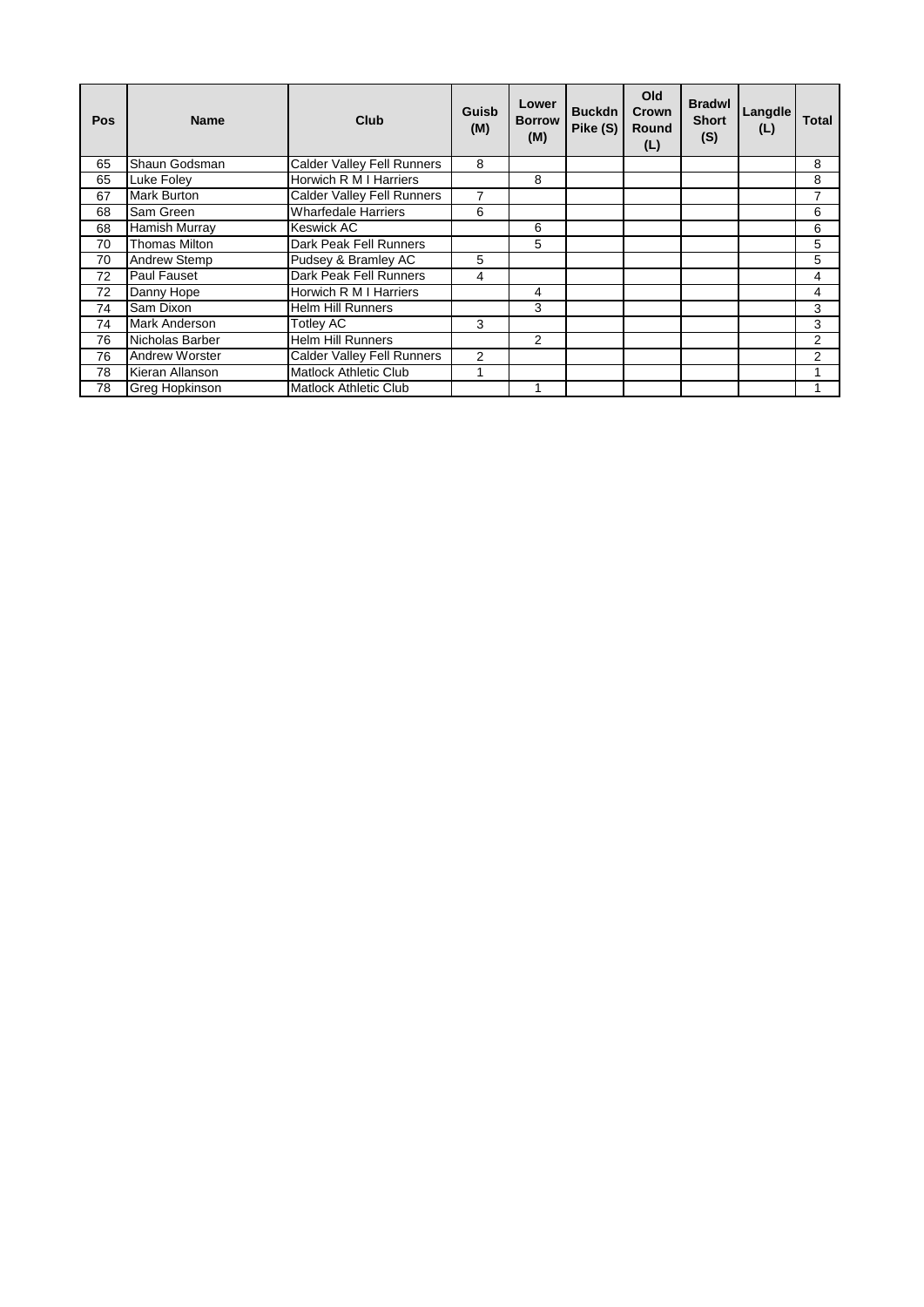#### **Men's U23 Championship**

| Pos | <b>Name</b>           | Club                                    | Guisb<br>(M) | Lower<br><b>Borrow</b><br>(M) | <b>Buckdn</b><br>Pike (S) | <b>Bradwl</b><br><b>Short</b><br>(S) | <b>Total</b>   |
|-----|-----------------------|-----------------------------------------|--------------|-------------------------------|---------------------------|--------------------------------------|----------------|
|     | Harry Bolton          | <b>Keswick AC</b>                       |              | 12                            |                           |                                      | 19             |
| 2   | <b>Chet Gillespie</b> | Dark Peak Fell Runners                  | 9            | 8                             |                           |                                      | 17             |
| 3   | Alex Mason            | Dark Peak Fell Runners                  | 6            | 9                             |                           |                                      | 15             |
| 4   | <b>Edward Corden</b>  | Stockport Harriers & AC                 | 12           |                               |                           |                                      | 12             |
| 5   | Toby Gill             | <b>Matlock Athletic Club</b>            | 4            |                               |                           |                                      | 11             |
| 6   | <b>Ben Sharrock</b>   | Ambleside AC                            | 8            |                               |                           |                                      | 8              |
| 7   | Evan Bowers           | Sheffield University (FRA)              | 3            | 5                             |                           |                                      | 8              |
| 8   | <b>Toby Umpleby</b>   | Kendal Amateur Athletic Club            |              | 6                             |                           |                                      | 6              |
| 9   | Lewis Bowness         | <b>Helm Hill Runners</b>                | 5            |                               |                           |                                      | 5              |
| 10  | Andrew Macdonald      | Sheffield Uni Orienteering & Fell (FRA) |              | 4                             |                           |                                      | 4              |
| 11  | Joseph Green          | Tynedale Harriers & AC                  |              | 3                             |                           |                                      | 3              |
| 12  | Oisin Brennan         | Durham University (FRA)                 | 2            |                               |                           |                                      | $\overline{2}$ |
| 13  | Luke Parker           | Durham University (FRA)                 |              |                               |                           |                                      |                |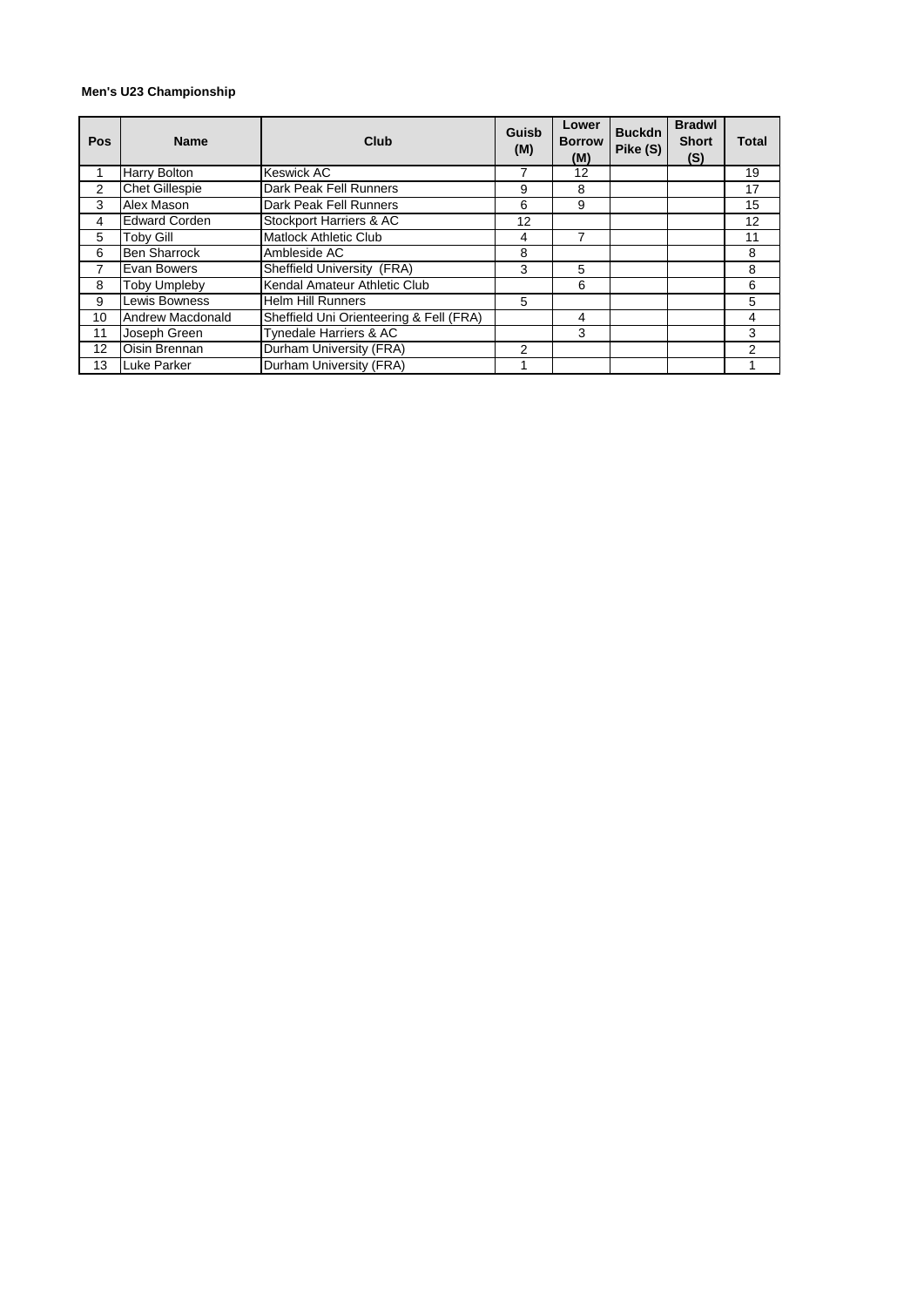## **Men's V40 Championship**

| Pos            | <b>Name</b>              | Club                                            | Guisb<br>(M)    | Lower<br><b>Borrow</b><br>(M) | <b>Buckdn</b><br>Pike (S) | Old<br>Crown<br>Round<br>(L) | <b>Bradwl</b><br><b>Short</b><br>(S) | Langdle<br>(L) | <b>Total</b>            |
|----------------|--------------------------|-------------------------------------------------|-----------------|-------------------------------|---------------------------|------------------------------|--------------------------------------|----------------|-------------------------|
| 1              | Robert Jebb              | <b>Helm Hill Runners</b>                        | 37              | 42                            |                           |                              |                                      |                | 79                      |
| $\overline{2}$ | Karl Gray <sup>*</sup>   | <b>Calder Valley Fell Runners</b>               | 38              | 38                            |                           |                              |                                      |                | 76                      |
| 2              | Doni Clarke              | Todmorden Harriers                              | 42              | 34                            |                           |                              |                                      |                | 76                      |
| 4              | Darren Kay*              | <b>Calder Valley Fell Runners</b>               | 38              | 37                            |                           |                              |                                      |                | 75                      |
| 5              | Gavin Mulholland         | <b>Calder Valley Fell Runners</b>               | 33              | 36                            |                           |                              |                                      |                | 69                      |
| 6              | Nick Leigh               | Horwich R M I Harriers                          | 36              | 31                            |                           |                              |                                      |                | 67                      |
| 6              | <b>Ben Mounsey</b>       | Calder Valley Fell Runners                      | 34              | 33                            |                           |                              |                                      |                | 67                      |
| 6              | Adam Osborne             | <b>Calder Valley Fell Runners</b>               | 32              | 35                            |                           |                              |                                      |                | 67                      |
| 9              | <b>Orran Smith</b>       | <b>Manx Fell Runners</b>                        | 35              | 24                            |                           |                              |                                      |                | 59                      |
| 10             | Danny Hope               | Horwich R M I Harriers                          | 31              | 26                            |                           |                              |                                      |                | 57                      |
| 11             | Simon Coldrick           | Pennine Fell Runners                            | 29              | 27                            |                           |                              |                                      |                | 56                      |
| 12             | <b>Michael Ainsworth</b> | <b>Helm Hill Runners</b>                        | 22              | 29                            |                           |                              |                                      |                | 51                      |
| 13             | <b>Mark Burton</b>       | <b>Calder Valley Fell Runners</b>               | $\overline{27}$ | $\overline{21}$               |                           |                              |                                      |                | 48                      |
| 14             | Rob Brown                | Keswick AC                                      | 23              | 22                            |                           |                              |                                      |                | 45                      |
| 15             | James Titmuss            | Horwich R M I Harriers                          | 24              | 18                            |                           |                              |                                      |                | 42                      |
| 16             | <b>Matthew Roberts</b>   | Calder Valley Fell Runners                      |                 | 39                            |                           |                              |                                      |                | 39                      |
| 17             | <b>Alastair Murray</b>   | Horwich R M I Harriers                          | 21              | 13                            |                           |                              |                                      |                | 34                      |
| 18             | Oli Johnson              | Dark Peak Fell Runners                          |                 | 32                            |                           |                              |                                      |                | $\overline{32}$         |
| 19             | Kenny Richmond           | Helm Hill Runners                               |                 | 30                            |                           |                              |                                      |                | 30                      |
| 19             | Kieran Hodgson           | Helm Hill Runners                               | 30              |                               |                           |                              |                                      |                | 30                      |
| 21             | <b>Noel Curtis</b>       | Pennine Fell Runners                            | 12              | 17                            |                           |                              |                                      |                | 29                      |
| 21             | John Hunt                | Dark Peak Fell Runners                          | 14              | 15                            |                           |                              |                                      |                | 29                      |
| 23             | Pete Vale                | Mercia Fell Runners                             |                 | 28                            |                           |                              |                                      |                | 28                      |
| 23             | Shaun Godsman            | <b>Calder Valley Fell Runners</b>               | 28              |                               |                           |                              |                                      |                | 28                      |
|                | <b>Michael Gregory</b>   | <b>Manx Fell Runners</b>                        | 8               | 19                            |                           |                              |                                      |                | 27                      |
| 25<br>26       | <b>Richard Bradbury</b>  | <b>Matlock Athletic Club</b>                    | 17              | 9                             |                           |                              |                                      |                | 26                      |
| 26             | <b>Paul Fauset</b>       | Dark Peak Fell Runners                          | 26              |                               |                           |                              |                                      |                | 26                      |
| 28             | Alistair Tod             |                                                 |                 |                               |                           |                              |                                      |                | $\overline{25}$         |
|                | Mark Anderson            | Northern Fells Running Club<br><b>Totley AC</b> |                 | 25                            |                           |                              |                                      |                | 25                      |
| 28             | <b>Tim Brook</b>         | <b>Holmfirth Harriers AC</b>                    | 25<br>16        |                               |                           |                              |                                      |                |                         |
| 30             | Will Boothman            | Dark Peak Fell Runners                          |                 | 8                             |                           |                              |                                      |                | 24                      |
| 31             |                          | Ambleside AC                                    |                 | 23<br>4                       |                           |                              |                                      |                | 23                      |
| 31             | Jon Deegan               |                                                 | 19              |                               |                           |                              |                                      |                | 23                      |
| 33             | <b>Colin Brearley</b>    | Holme Pierrepont RC                             |                 | 20                            |                           |                              |                                      |                | 20                      |
| 33             | Jon Wright               | Todmorden Harriers                              | 20              |                               |                           |                              |                                      |                | 20                      |
| 35             | Mark Baddeley            | Lincoln Wellington Athletic Clul                | 18              |                               |                           |                              |                                      |                | 18                      |
| 36             | <b>Bart Shaw</b>         | <b>Totley AC</b>                                | 6               | 11                            |                           |                              |                                      |                | 17                      |
| 37             | Nigel Wood               | <b>Helm Hill Runners</b>                        | $\overline{11}$ | 5                             |                           |                              |                                      |                | 16                      |
| 37             | Charlie Mcintosh         | Pudsey & Bramley AC                             |                 | 16                            |                           |                              |                                      |                | 16                      |
| 39             | Craig Gath               | Easingwold Running Club                         | 15              |                               |                           |                              |                                      |                | 15                      |
| 40             | <b>Emlyn Owen</b>        | Eryri Harriers                                  |                 | 14                            |                           |                              |                                      |                | 14                      |
| 41             | <b>Chris Roberts</b>     | Ambleside AC                                    | 13              |                               |                           |                              |                                      |                | 13                      |
| 42             | Dan Gilbert              | Horwich R M I Harriers                          |                 | 12                            |                           |                              |                                      |                | 12                      |
| 43             | Andy Ford                | Calder Valley Fell Runners                      |                 | 10                            |                           |                              |                                      |                | 10                      |
| 43             | Damian Kilpin            | Penistone Footpath Runners                      | 10              |                               |                           |                              |                                      |                | 10                      |
| 45             | Colin Osborne            | <b>Totley AC</b>                                | 9               |                               |                           |                              |                                      |                | 9                       |
| 46             | James Baron              | <b>Helm Hill Runners</b>                        | $\overline{7}$  | 1                             |                           |                              |                                      |                | 8                       |
| 47             | James Parsons            | Helm Hill Runners                               |                 | 7                             |                           |                              |                                      |                | 7                       |
| 48             | Rod Scott                | Helm Hill Runners                               |                 | 6                             |                           |                              |                                      |                | 6                       |
| 49             | Neil McGoun              | Orion Harriers                                  | 5               |                               |                           |                              |                                      |                | 5                       |
| 50             | <b>Tim Rutter</b>        | Dark Peak Fell Runners                          | 4               |                               |                           |                              |                                      |                | $\overline{\mathbf{4}}$ |
| 51             | Paul Reilly              | Helm Hill Runners                               |                 | 3                             |                           |                              |                                      |                | 3                       |
| 51             | Ed Gamble                | <b>Cheshire Hill Racers</b>                     | 3               |                               |                           |                              |                                      |                | $\overline{3}$          |
| 53             | Mike Robinson            | Dark Peak Fell Runners                          |                 | $\overline{\mathbf{c}}$       |                           |                              |                                      |                | $\overline{2}$          |
| 53             | James Haworth            | Keswick AC                                      | $\overline{c}$  |                               |                           |                              |                                      |                | $\overline{c}$          |
| 55             | <b>Steve Hardy</b>       | Loftus & Whitby AC                              | $\mathbf{1}$    |                               |                           |                              |                                      |                | 1                       |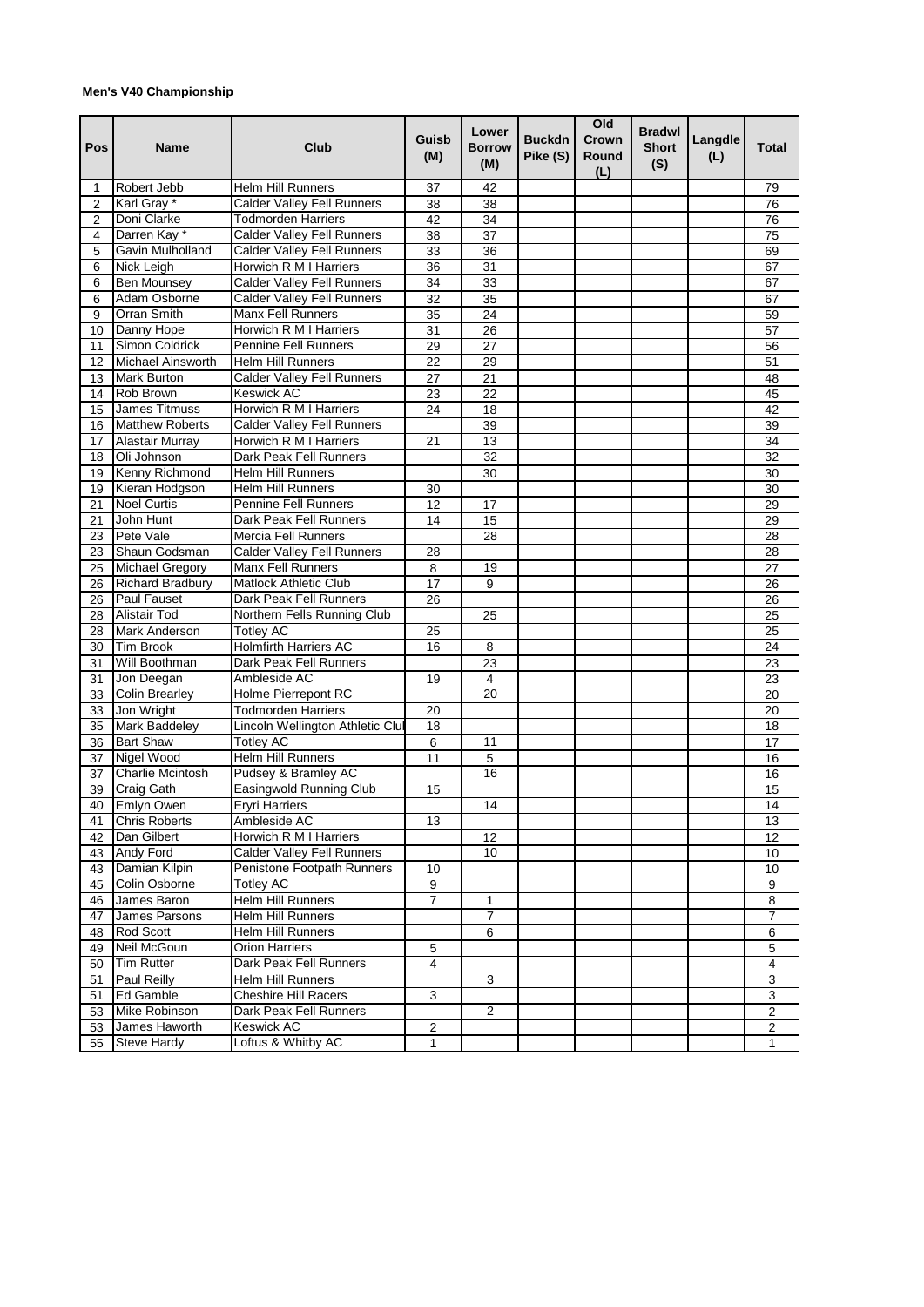## **Men's V45 Championship**

| Pos              | <b>Name</b>                | Club                                  | Guisb<br>(M)    | Lower<br><b>Borrow</b><br>(M) | <b>Buckdn</b><br>Pike (S) | Old<br>Crown<br>Round<br>(L) | <b>Bradwl</b><br><b>Short</b><br>(S) | Langdle<br>(L) | <b>Total</b>            |
|------------------|----------------------------|---------------------------------------|-----------------|-------------------------------|---------------------------|------------------------------|--------------------------------------|----------------|-------------------------|
| 1                | Robert Jebb                | <b>Helm Hill Runners</b>              | 38              | 42                            |                           |                              |                                      |                | 80                      |
| $\overline{2}$   | Karl Gray *                | <b>Calder Valley Fell Runners</b>     | 39              | 39                            |                           |                              |                                      |                | 78                      |
| 3                | Darren Kay*                | <b>Calder Valley Fell Runners</b>     | 39              | 38                            |                           |                              |                                      |                | 77                      |
| 4                | Gavin Mulholland           | <b>Calder Valley Fell Runners</b>     | 36              | 37                            |                           |                              |                                      |                | 73                      |
| 5                | Nick Leigh                 | Horwich R M I Harriers                | 37              | 35                            |                           |                              |                                      |                | 72                      |
| 6                | Adam Osborne               | <b>Calder Valley Fell Runners</b>     | $\overline{35}$ | $\overline{36}$               |                           |                              |                                      |                | $\overline{71}$         |
| 7                | Danny Hope                 | Horwich R M I Harriers                | 34              | 31                            |                           |                              |                                      |                | 65                      |
| 8                | Simon Coldrick             | Pennine Fell Runners                  | $\overline{32}$ | $\overline{32}$               |                           |                              |                                      |                | 64                      |
| $\boldsymbol{9}$ | Mark Burton                | <b>Calder Valley Fell Runners</b>     | $\overline{30}$ | 30                            |                           |                              |                                      |                | 60                      |
| 10               | <b>James Titmuss</b>       | Horwich R M I Harriers                | $\overline{28}$ | $\overline{28}$               |                           |                              |                                      |                | 56                      |
| 11               | Alastair Murray            | Horwich R M I Harriers                | 27              | 23                            |                           |                              |                                      |                | 50                      |
| 12               | <b>Noel Curtis</b>         | Pennine Fell Runners                  | 20              | 27                            |                           |                              |                                      |                | 47                      |
| 13               | John Hunt                  | Dark Peak Fell Runners                | 21              | 25                            |                           |                              |                                      |                | 46                      |
| 14               | Richard Bradbury           | <b>Matlock Athletic Club</b>          | 23              | 21                            |                           |                              |                                      |                | 44                      |
| 15               | Jon Deegan                 | Ambleside AC                          | 25              | 18                            |                           |                              |                                      |                | 43                      |
| 16               | Nigel Wood                 | <b>Helm Hill Runners</b>              | 19              | 19                            |                           |                              |                                      |                | 38                      |
| 17               | Mark Baddeley              | Lincoln Wellington Athletic           | 24              | 13                            |                           |                              |                                      |                | 37                      |
| 18               | Kenny Richmond             | <b>Helm Hill Runners</b>              |                 | 34                            |                           |                              |                                      |                | 34                      |
| 19               | Pete Vale                  | Mercia Fell Runners                   |                 | $\overline{33}$               |                           |                              |                                      |                | 33                      |
| 19               | Kieran Hodgson             | <b>Helm Hill Runners</b>              | 33              |                               |                           |                              |                                      |                | 33                      |
| $\overline{21}$  | Shaun Godsman              | <b>Calder Valley Fell Runners</b>     | 31              |                               |                           |                              |                                      |                | 31                      |
| 22               | James Baron                | <b>Helm Hill Runners</b>              | 16              | 15                            |                           |                              |                                      |                | 31                      |
| 23               | Paul Fauset                | Dark Peak Fell Runners                | 29              |                               |                           |                              |                                      |                | 29                      |
| 23               | Damian Kilpin              | Penistone Footpath Runne              | 18              | 11                            |                           |                              |                                      |                | 29                      |
| 23               | <b>Colin Brearley</b>      | Holme Pierrepont RC                   |                 | 29                            |                           |                              |                                      |                | 29                      |
| 26               | Rod Scott                  | <b>Helm Hill Runners</b>              | 6               | $\overline{20}$               |                           |                              |                                      |                | 26                      |
| 26               | Jon Wright                 | <b>Todmorden Harriers</b>             | $\overline{26}$ |                               |                           |                              |                                      |                | 26                      |
| 26               | Charlie Mcintosh           | Pudsey & Bramley AC                   |                 | 26                            |                           |                              |                                      |                | 26                      |
| 29               | Colin Osborne              | <b>Totley AC</b>                      | 17              | 8                             |                           |                              |                                      |                | 25                      |
| 30               | Emlyn Owen                 | <b>Eryri Harriers</b>                 |                 | 24                            |                           |                              |                                      |                | 24                      |
| 31               | Dan Gilbert                | Horwich R M I Harriers                |                 | 22                            |                           |                              |                                      |                | 22                      |
| 32               | Craig Gath                 | Easingwold Running Club               | 22              |                               |                           |                              |                                      |                | 22                      |
| 32               | <b>Paul Reilly</b>         | <b>Helm Hill Runners</b>              |                 | 17                            |                           |                              |                                      |                | 17                      |
| 34               | Mike Robinson              | Dark Peak Fell Runners                |                 | 16                            |                           |                              |                                      |                | 16                      |
| 35               | Ed Gamble                  | <b>Cheshire Hill Racers</b>           | 15              |                               |                           |                              |                                      |                | 15                      |
| 36               | James Haworth              | Keswick AC                            | 14              |                               |                           |                              |                                      |                | 14                      |
| 36               | Craig Burrow               | Helm Hill Runners                     |                 | 14                            |                           |                              |                                      |                | 14                      |
| 38               | <b>Steve Hardy</b>         | Loftus & Whitby AC                    | 13              |                               |                           |                              |                                      |                | 13                      |
| 39               | Dave Prosser               | <b>Keswick AC</b>                     |                 | 12                            |                           |                              |                                      |                | 12                      |
| 39               | Alex Loftus                | Dulwich Runners AC                    | 12              |                               |                           |                              |                                      |                | 12                      |
| 41               | Guy Illingworth            | <b>Fell Runners Association</b>       | 11              |                               |                           |                              |                                      |                | 11                      |
| 42               | James Corden               | Stockport Harriers & AC               | 10              |                               |                           |                              |                                      |                | 10                      |
| 42               | Dave Ward                  | <b>Pennine Fell Runners</b>           |                 | 10                            |                           |                              |                                      |                | 10                      |
| 44               | Simon Long                 | <b>Saltwell Harriers</b>              | 9               |                               |                           |                              |                                      |                | 9                       |
| 44               | Craig Jeffery              | <b>FRA</b>                            |                 | 9                             |                           |                              |                                      |                | 9                       |
| 46               | Lawrence Basham Keswick AC |                                       | 8               |                               |                           |                              |                                      |                | 8                       |
| 47               |                            | Mark Chippendale Bowland Fell Runners |                 | $\overline{7}$                |                           |                              |                                      |                | 7                       |
| 47               | Joe Blackett               | Dark Peak Fell Runners                | 7               |                               |                           |                              |                                      |                | 7                       |
| 49               |                            |                                       |                 | $6\overline{6}$               |                           |                              |                                      |                |                         |
|                  | <b>Philip Pearson</b>      | Northern Fells Running Club           |                 |                               |                           |                              |                                      |                | 6                       |
| 50               | Neil Stabbs                | <b>Totley AC</b>                      | 5               |                               |                           |                              |                                      |                | 5                       |
| 50               | John Millen                | <b>Black Combe Runners</b>            |                 | 5                             |                           |                              |                                      |                | $\mathbf 5$             |
| 52               | Matt Lovett                | Poplar Running Club                   | $\overline{4}$  |                               |                           |                              |                                      |                | 4                       |
| 52               | <b>Ben Timbers</b>         | Keighley & Craven AC                  |                 | $\overline{4}$                |                           |                              |                                      |                | 4                       |
| 54               | <b>Edward Box</b>          | Ambleside AC                          | 3               |                               |                           |                              |                                      |                | 3                       |
| 54               | Andy Davies                | Mercia Fell Runners                   |                 | 3                             |                           |                              |                                      |                | 3                       |
| 56               | Matt Machouki              | Scarborough Athletic Club             | $\overline{2}$  |                               |                           |                              |                                      |                | $\overline{\mathbf{c}}$ |
| 57               | <b>Marcel Darling</b>      | <b>Belper Harriers</b>                |                 | $\overline{2}$                |                           |                              |                                      |                | $\overline{2}$          |
| 58               | Gareth Briggs              | Dark Peak Fell Runners                |                 | 1                             |                           |                              |                                      |                | 1                       |
| 58               | Dave McGuire               | North Leeds Fell Runners              | $\mathbf{1}$    |                               |                           |                              |                                      |                | 1                       |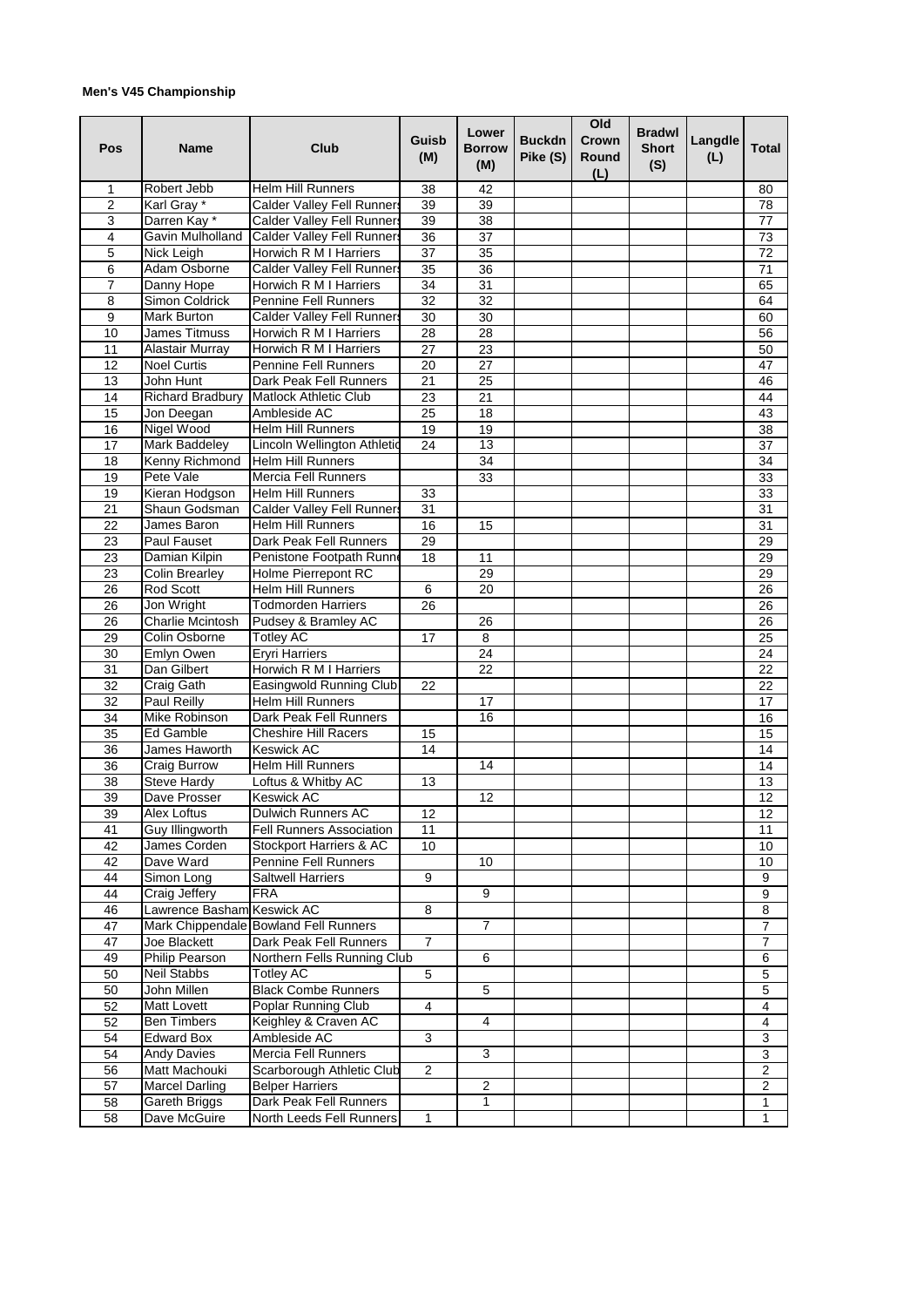## **Men's V50 Championship**

| Pos            | <b>Name</b>             | Club                                | Guisb<br>(M)            | Lower<br><b>Borrow</b><br>(M) | <b>Buckdn</b><br>Pike (S) | Old<br>Crown<br>Round<br>(L) | <b>Bradwl</b><br><b>Short</b><br>(S) | Langdle<br>(L) | Total           |
|----------------|-------------------------|-------------------------------------|-------------------------|-------------------------------|---------------------------|------------------------------|--------------------------------------|----------------|-----------------|
| 1              | Karl Gray <sup>*</sup>  | <b>Calder Valley Fell Runners</b>   | 32                      | 32                            |                           |                              |                                      |                | 64              |
| $\overline{2}$ | Darren Kay *            | <b>Calder Valley Fell Runners</b>   | 29                      | 29                            |                           |                              |                                      |                | 58              |
| 3              | Gavin Mulholland        | <b>Calder Valley Fell Runners</b>   | 28                      | $\overline{28}$               |                           |                              |                                      |                | 56              |
| 4              | John Hunt               | Dark Peak Fell Runners              | 24                      | 25                            |                           |                              |                                      |                | 49              |
| 4              | Jon Deegan              | Ambleside AC                        | 26                      | 23                            |                           |                              |                                      |                | 49              |
| 4              | <b>Richard Bradbury</b> | Matlock Athletic Club               | $\overline{25}$         | $\overline{24}$               |                           |                              |                                      |                | 49              |
| 7              | James Baron             | <b>Helm Hill Runners</b>            | 22                      | 21                            |                           |                              |                                      |                | 43              |
| 8              | <b>Colin Osborne</b>    | <b>Totley AC</b>                    | 23                      | 19                            |                           |                              |                                      |                | 42              |
| 9              | <b>Andy Davies</b>      | <b>Mercia Fell Runners</b>          | 12                      | 16                            |                           |                              |                                      |                | 28              |
| 10             | Joe Blackett            | Dark Peak Fell Runners              | 16                      | 11                            |                           |                              |                                      |                | 27              |
| 10             | Jon Wright              | <b>Todmorden Harriers</b>           | 27                      |                               |                           |                              |                                      |                | 27              |
| 10             | Kenny Richmond          | <b>Helm Hill Runners</b>            |                         | 27                            |                           |                              |                                      |                | 27              |
| 13             | <b>Charlie Mcintosh</b> | Pudsey & Bramley AC                 |                         | 26                            |                           |                              |                                      |                | 26              |
| 14             | Mike Robinson           | Dark Peak Fell Runners              |                         | 22                            |                           |                              |                                      |                | 22              |
| 15             | <b>Ed Gamble</b>        | <b>Cheshire Hill Racers</b>         | 21                      |                               |                           |                              |                                      |                | 21              |
| 16             | James Haworth           | Keswick AC                          | 20                      |                               |                           |                              |                                      |                | 20              |
| 16             | Dave Prosser            | Keswick AC                          |                         | 20                            |                           |                              |                                      |                | 20              |
| 18             | <b>Guy Illingworth</b>  | <b>Fell Runners Association</b>     | 19                      |                               |                           |                              |                                      |                | 19              |
| 18             | <b>Matt Lovett</b>      | Poplar Running Club                 | 15                      | 4                             |                           |                              |                                      |                | $\overline{19}$ |
| 20             | <b>Mark Chippendale</b> | <b>Bowland Fell Runners</b>         |                         | 18                            |                           |                              |                                      |                | 18              |
| 20             | James Corden            | Stockport Harriers & AC             | 18                      |                               |                           |                              |                                      |                | $\overline{18}$ |
| 22             | Lawrence Basham         | <b>Keswick AC</b>                   | 17                      |                               |                           |                              |                                      |                | 17              |
| 22             | <b>Philip Pearson</b>   | Northern Fells Running Club         |                         | 17                            |                           |                              |                                      |                | 17              |
| 24             | <b>Marcel Darling</b>   | <b>Belper Harriers</b>              |                         | 15                            |                           |                              |                                      |                | 15              |
| 24             | Paul Crabtree           | <b>Bingley Harriers &amp; AC</b>    | $\overline{2}$          | 13                            |                           |                              |                                      |                | 15              |
| 26             | <b>Andy Green</b>       | <b>Tynedale Harriers &amp; AC</b>   | 7                       | 7                             |                           |                              |                                      |                | 14              |
| 26             | Matt Machouki           | Scarborough Athletic Club           | 14                      |                               |                           |                              |                                      |                | 14              |
| 26             | <b>Gareth Briggs</b>    | Dark Peak Fell Runners              |                         | 14                            |                           |                              |                                      |                | 14              |
| 29             | Dave McGuire            | North Leeds Fell Runners            | 13                      |                               |                           |                              |                                      |                | 13              |
| 30             | <b>Mark Roberts</b>     | <b>Borrowdale Fell Runners</b>      |                         | 12                            |                           |                              |                                      |                | 12              |
| 31             | <b>Brian Hickey</b>     | <b>Cheshire Hill Racers</b>         | 11                      |                               |                           |                              |                                      |                | 11              |
| 32             | <b>Craig Smith</b>      | <b>Keswick AC</b>                   |                         | 10                            |                           |                              |                                      |                | 10              |
| 32             | <b>Anthony Bowness</b>  | Kendal Amateur Athletic Club        | 10                      |                               |                           |                              |                                      |                | 10              |
| 32             | <b>William Procter</b>  | <b>Helm Hill Runners</b>            | $\overline{\mathbf{4}}$ | 6                             |                           |                              |                                      |                | 10              |
| 35             | <b>Edmond Jackson</b>   | Ambleside AC                        |                         | $\overline{9}$                |                           |                              |                                      |                | $\overline{9}$  |
| 35             | David Hughes            | North York Moors AC                 | 9                       |                               |                           |                              |                                      |                | 9               |
| 37             | <b>Darren Fishwick</b>  | Chorley Athletic and Triathlon Club |                         | 8                             |                           |                              |                                      |                | 8               |
| 37             | John Bagge              | <b>Helm Hill Runners</b>            | 8                       |                               |                           |                              |                                      |                | 8               |
| 39             | Mervyn Keys             | Rossendale Harriers & AC            | 6                       |                               |                           |                              |                                      |                | $\overline{6}$  |
| 40             | Paul Jeggo              | Springfield Striders RC             | 5                       |                               |                           |                              |                                      |                | 5               |
| 40             | Jacob Dyer              | <b>Helm Hill Runners</b>            |                         | 5                             |                           |                              |                                      |                | 5               |
| 42             | <b>Steve Angus</b>      | <b>Keswick AC</b>                   |                         | $\overline{2}$                |                           |                              |                                      |                | $\overline{2}$  |
| 43             | <b>Tony Bolton</b>      | Northern Fells Running Club         | 3                       |                               |                           |                              |                                      |                | 3               |
| 43             | <b>Michael Mallen</b>   | <b>Keswick AC</b>                   |                         | 3                             |                           |                              |                                      |                | 3               |
| 45             | <b>Mike Nolan</b>       | Dark Peak Fell Runners              |                         | 1                             |                           |                              |                                      |                | $\mathbf{1}$    |
| 45             | <b>Ben Abbott</b>       | <b>Keswick AC</b>                   | $\mathbf{1}$            |                               |                           |                              |                                      |                | 1               |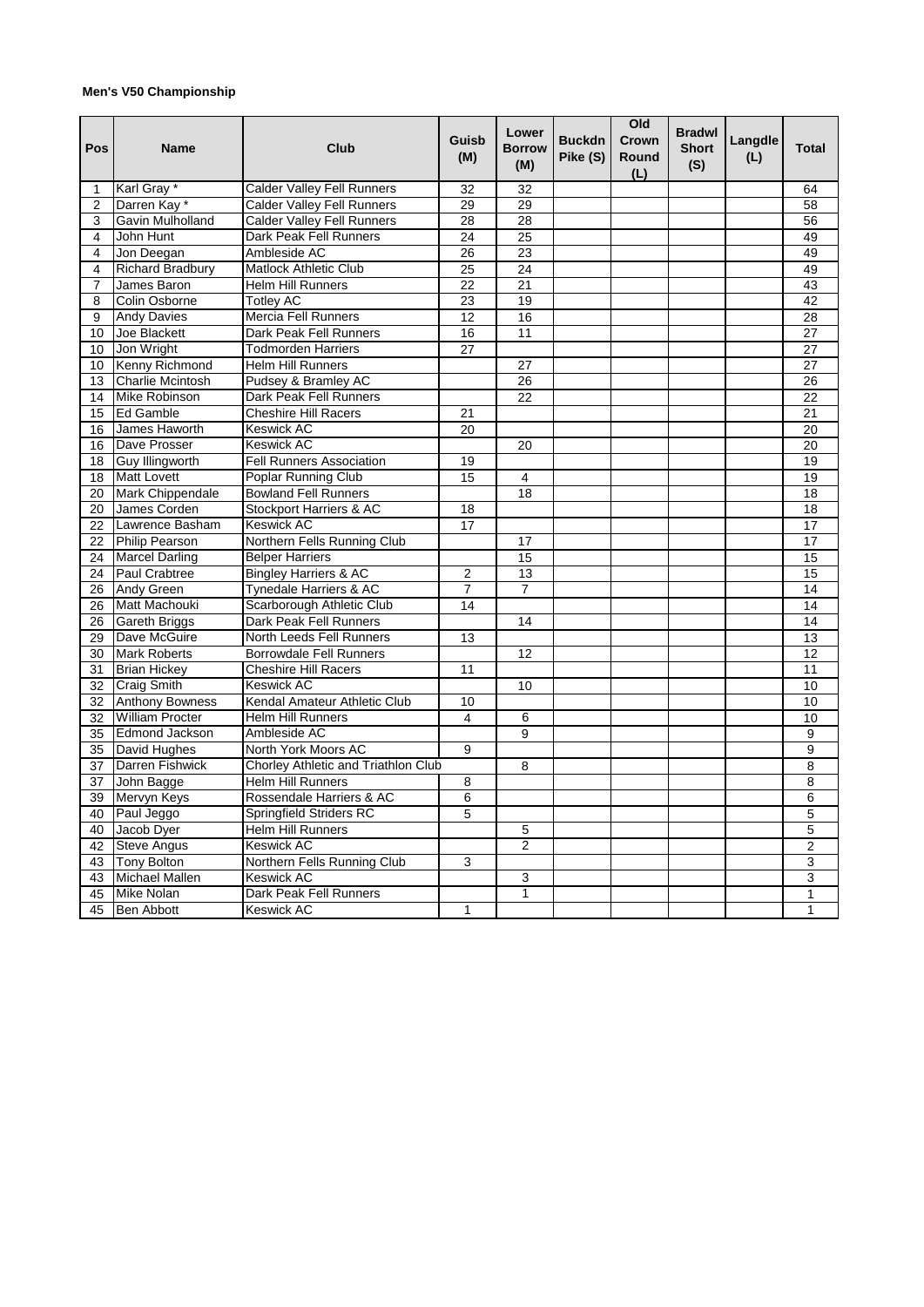## **Men's V55 Championship**

| Pos            | <b>Name</b>            | Club                                | Guisb<br>(M)    | Lower<br><b>Borrow</b><br>(M) | <b>Buckdn</b><br>Pike (S) | Old<br>Crown<br>Round<br>(L) | <b>Bradwl</b><br><b>Short</b><br>(S) | Langdle<br>(L) | <b>Total</b>   |
|----------------|------------------------|-------------------------------------|-----------------|-------------------------------|---------------------------|------------------------------|--------------------------------------|----------------|----------------|
| 1              | Jon Deegan             | Ambleside AC                        | 32              | 28                            |                           |                              |                                      |                | 60             |
| $\overline{2}$ | John Hunt              | Dark Peak Fell Runners              | 29              | 29                            |                           |                              |                                      |                | 58             |
| 3              | <b>Andy Davies</b>     | <b>Mercia Fell Runners</b>          | 25              | 25                            |                           |                              |                                      |                | 50             |
| 4              | Joe Blackett           | Dark Peak Fell Runners              | 26              | 23                            |                           |                              |                                      |                | 49             |
| 5              | Andy Green             | Tynedale Harriers & AC              | 21              | 20                            |                           |                              |                                      |                | 41             |
| 6              | <b>Brian Hickey</b>    | <b>Cheshire Hill Racers</b>         | $\overline{24}$ | 16                            |                           |                              |                                      |                | 40             |
| 7              | <b>William Procter</b> | <b>Helm Hill Runners</b>            | 18              | 19                            |                           |                              |                                      |                | 37             |
| 8              | Paul Jeggo             | <b>Springfield Striders RC</b>      | 19              | 17                            |                           |                              |                                      |                | 36             |
| 9              | Mervyn Keys            | Rossendale Harriers & AC            | 20              | 12                            |                           |                              |                                      |                | 32             |
| 9              | Charlie Mcintosh       | Pudsey & Bramley AC                 |                 | $\overline{32}$               |                           |                              |                                      |                | 32             |
| 11             | lan Fraser             | <b>East Cheshire Harriers</b>       | 13              | 15                            |                           |                              |                                      |                | 28             |
| 11             | John Bagge             | <b>Helm Hill Runners</b>            | 22              | 6                             |                           |                              |                                      |                | 28             |
| 11             | Ed Gamble              | <b>Cheshire Hill Racers</b>         | 28              |                               |                           |                              |                                      |                | 28             |
| 14             | <b>Tony Bolton</b>     | Northern Fells Running Clut         | 17              | 10                            |                           |                              |                                      |                | 27             |
| 15             | Dave Prosser           | Keswick AC                          |                 | 27                            |                           |                              |                                      |                | 27             |
| 15             | Guy Illingworth        | <b>Fell Runners Association</b>     | 27              |                               |                           |                              |                                      |                | 27             |
| 17             | <b>Philip Pearson</b>  | Northern Fells Running Club         |                 | 26                            |                           |                              |                                      |                | 26             |
| 18             | <b>Mark Roberts</b>    | <b>Borrowdale Fell Runners</b>      |                 | 24                            |                           |                              |                                      |                | 24             |
| 19             | David Hughes           | North York Moors AC                 | 23              |                               |                           |                              |                                      |                | 23             |
| 20             | Michael Mallen         | <b>Keswick AC</b>                   | 5               | 18                            |                           |                              |                                      |                | 23             |
| 20             | <b>Craig Smith</b>     | Keswick AC                          |                 | 22                            |                           |                              |                                      |                | 22             |
| 22             | Edmond Jackson         | Ambleside AC                        |                 | 21                            |                           |                              |                                      |                | 21             |
| 23             | Simon Bennett          | <b>Bowland Fell Runners</b>         | 9               | 9                             |                           |                              |                                      |                | 18             |
| 24             | <b>Ben Abbott</b>      | <b>Keswick AC</b>                   | 16              |                               |                           |                              |                                      |                | 16             |
| 25             | <b>Jim Andrews</b>     | <b>Helm Hill Runners</b>            | 15              |                               |                           |                              |                                      |                | 15             |
| 26             | Andrew Henderson       | Durham Fell Runners                 | 12              | 2                             |                           |                              |                                      |                | 14             |
| 26             | David Crout            | Keswick AC                          |                 | $\overline{14}$               |                           |                              |                                      |                | 14             |
| 26             | Paul Fullwood          | <b>Keswick AC</b>                   | 14              |                               |                           |                              |                                      |                | 14             |
| 29             | John Rippon            | Northumberland Fell Runners         |                 | 13                            |                           |                              |                                      |                | 13             |
| 30             | Dave Collins           | <b>Todmorden Harriers</b>           |                 | 11                            |                           |                              |                                      |                | 11             |
| 30             | <b>Kevin Holmes</b>    | <b>Fell Runners Association</b>     | 11              |                               |                           |                              |                                      |                | 11             |
| 32             | <b>Mark Agnew</b>      | Mercia Fell Runners                 | 10              |                               |                           |                              |                                      |                | 10             |
| 33             | <b>Steve Webb</b>      | <b>Valley Striders AC</b>           |                 | 8                             |                           |                              |                                      |                | 8              |
| 33             | <b>Andy Barnett</b>    | Dark Peak Fell Runners              | 8               |                               |                           |                              |                                      |                | 8              |
| 35             | Paul Jennings          | <b>Cumberland Fell Runners</b>      |                 | 7                             |                           |                              |                                      |                | $\overline{7}$ |
| 35             | <b>Brian Thompson</b>  | <b>Helm Hill Runners</b>            | $\overline{7}$  |                               |                           |                              |                                      |                | $\overline{7}$ |
| 37             | David Brock            | <b>Orion Harriers</b>               | 6               |                               |                           |                              |                                      |                | 6              |
| 38             | <b>Mark Ellithorn</b>  | Chorley Athletic and Triathlon Club |                 | 5                             |                           |                              |                                      |                | 5              |
| 39             | Keith Loan             | Keswick AC                          |                 | 4                             |                           |                              |                                      |                | 4              |
| 39             | <b>Barry Edwards</b>   | <b>Fell Runners Association</b>     | 4               |                               |                           |                              |                                      |                | 4              |
| 41             | Dave Stephenson        | <b>Bingley Harriers &amp; AC</b>    |                 | 3                             |                           |                              |                                      |                | 3              |
| 41             | <b>Andy Watts</b>      | <b>Cheshire Hill Racers</b>         | 3               |                               |                           |                              |                                      |                | 3              |
| 43             | Joe De Sousa           | Macclesfield Harriers & AC          | 2               |                               |                           |                              |                                      |                | $\overline{2}$ |
|                | 44 Tim Murray          | <b>Helm Hill Runners</b>            |                 | 1                             |                           |                              |                                      |                | $\mathbf{1}$   |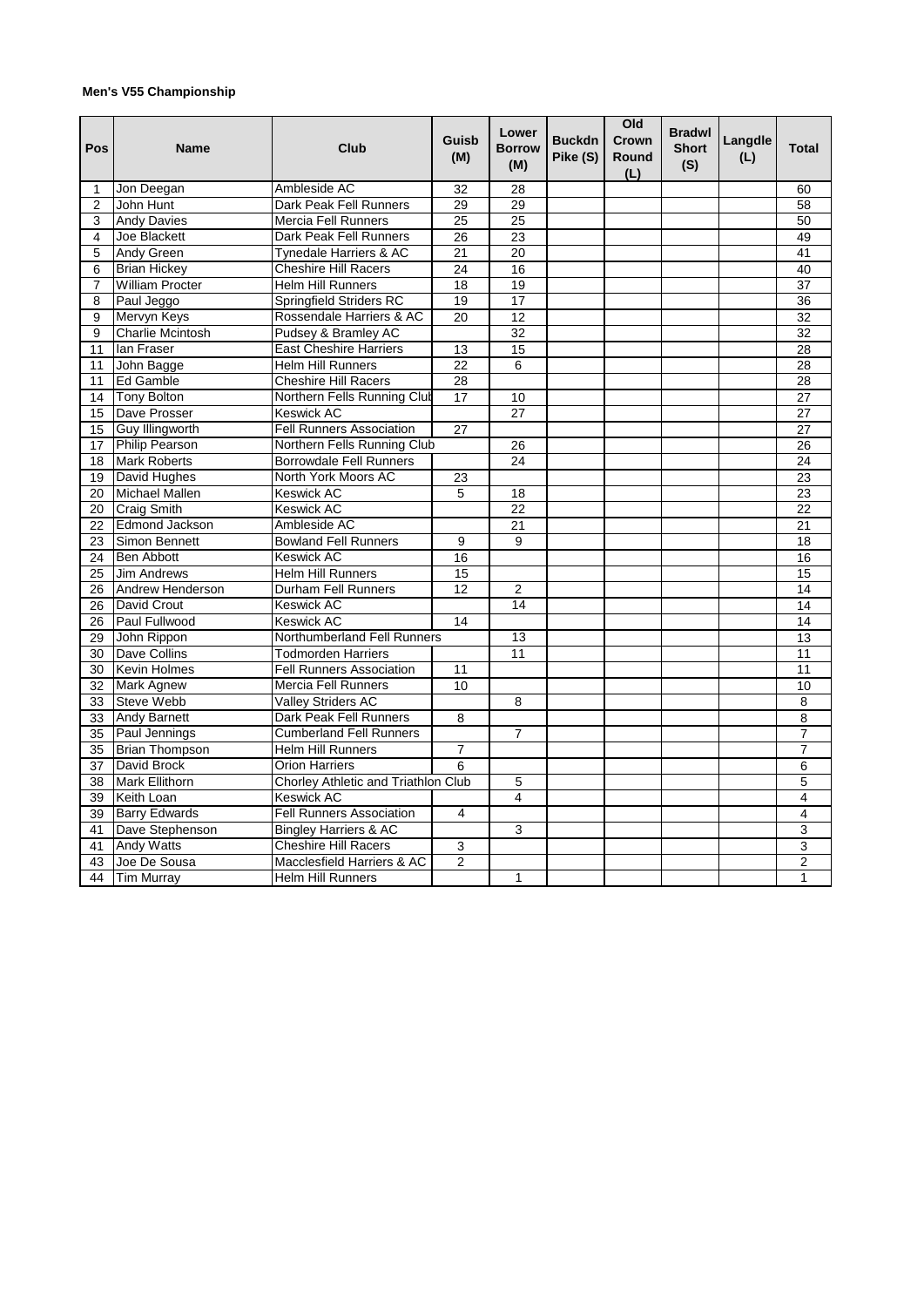## **Men's V60 Championship**

| Pos            | <b>Name</b>              | Club                             | Guisb<br>(M)    | Lower<br><b>Borrow</b><br>(M) | <b>Buckdn</b><br>Pike (S) | Old<br>Crown<br>Round<br>(L) | <b>Bradwl</b><br><b>Short</b><br>(S) | Langdle<br>(L) | <b>Total</b>    |
|----------------|--------------------------|----------------------------------|-----------------|-------------------------------|---------------------------|------------------------------|--------------------------------------|----------------|-----------------|
| 1              | <b>William Procter</b>   | <b>Helm Hill Runners</b>         | 17              | 18                            |                           |                              |                                      |                | 35              |
| 2              | Mervyn Keys              | Rossendale Harriers & AC         | 19              | 15                            |                           |                              |                                      |                | 34              |
| $\overline{2}$ | Paul Jeggo               | Springfield Striders RC          | 18              | 16                            |                           |                              |                                      |                | 34              |
| 4              | John Bagge               | <b>Helm Hill Runners</b>         | 22              | 11                            |                           |                              |                                      |                | 33              |
| 5              | Simon Bennett            | <b>Bowland Fell Runners</b>      | 15              | 13                            |                           |                              |                                      |                | 28              |
| 5              | Michael Mallen           | <b>Keswick AC</b>                | 11              | $\overline{17}$               |                           |                              |                                      |                | 28              |
| $\overline{7}$ | Philip Pearson           | Northern Fells Running Club      |                 | 22                            |                           |                              |                                      |                | 22              |
| 8              | <b>Mark Roberts</b>      | <b>Borrowdale Fell Runners</b>   |                 | 19                            |                           |                              |                                      |                | 19              |
| 9              | David Brock              | <b>Orion Harriers</b>            | 12              | 5                             |                           |                              |                                      |                | 17              |
| 10             | <b>Kevin Holmes</b>      | <b>Fell Runners Association</b>  | $\overline{16}$ |                               |                           |                              |                                      |                | 16              |
| 11             | Dave Collins             | Todmorden Harriers               |                 | 14                            |                           |                              |                                      |                | 14              |
| 12             | <b>Andy Barnett</b>      | Dark Peak Fell Runners           | 14              |                               |                           |                              |                                      |                | 14              |
| 12             | <b>Brian Thompson</b>    | <b>Helm Hill Runners</b>         | 13              |                               |                           |                              |                                      |                | 13              |
| 14             | <b>Steve Webb</b>        | <b>Valley Striders AC</b>        |                 | $\overline{12}$               |                           |                              |                                      |                | $\overline{12}$ |
| 15             | Keith Loan               | <b>Keswick AC</b>                |                 | 10                            |                           |                              |                                      |                | 10              |
| 15             | <b>Hugh Balfour</b>      | <b>Dulwich Runners AC</b>        | $\overline{4}$  | 6                             |                           |                              |                                      |                | 10              |
| 15             | <b>Barry Edwards</b>     | <b>Fell Runners Association</b>  | 10              |                               |                           |                              |                                      |                | 10              |
| 18             | Dave Stephenson          | <b>Bingley Harriers &amp; AC</b> |                 | 9                             |                           |                              |                                      |                | 9               |
| 18             | <b>Andy Watts</b>        | <b>Cheshire Hill Racers</b>      | 9               |                               |                           |                              |                                      |                | $\overline{9}$  |
| 20             | <b>Tim Murray</b>        | <b>Helm Hill Runners</b>         |                 | 8                             |                           |                              |                                      |                | 8               |
| 20             | <b>Steve Wathall</b>     | <b>Black Combe Runners</b>       | 8               |                               |                           |                              |                                      |                | $\overline{8}$  |
| 22             | <b>Andrew Stokes</b>     | Dallam Running Club              |                 | $\overline{7}$                |                           |                              |                                      |                | $\overline{7}$  |
| 22             | Paul Rowland             | <b>Pennine Fell Runners</b>      | $\overline{7}$  |                               |                           |                              |                                      |                | $\overline{7}$  |
| 24             | <b>Richard Bellaries</b> | Clayton-le-Moors Harriers        | 5               | $\mathbf{1}$                  |                           |                              |                                      |                | 6               |
| 24             | <b>Barry Atkinson</b>    | York Knavesmire Harriers         | 6               |                               |                           |                              |                                      |                | 6               |
| 26             | <b>Robert Halstead</b>   | Todmorden Harriers               |                 | 4                             |                           |                              |                                      |                | $\overline{4}$  |
| 27             | Nick Andralojc           | Harrogate Harriers & AC          |                 | 3                             |                           |                              |                                      |                | 3               |
| 28             | Keith G Holmes           | Dark Peak Fell Runners           | $\mathbf{3}$    |                               |                           |                              |                                      |                | $\overline{3}$  |
| 29             | <b>Mark Seddon</b>       | Horwich R M I Harriers           |                 | $\overline{2}$                |                           |                              |                                      |                | $\overline{c}$  |
| 29             | <b>Trevor Symonds</b>    | Northern Fells Running Club      | 2               |                               |                           |                              |                                      |                | $\overline{c}$  |
| 31             | <b>Stuart Backhouse</b>  | <b>Keswick AC</b>                | 1               |                               |                           |                              |                                      |                | 1               |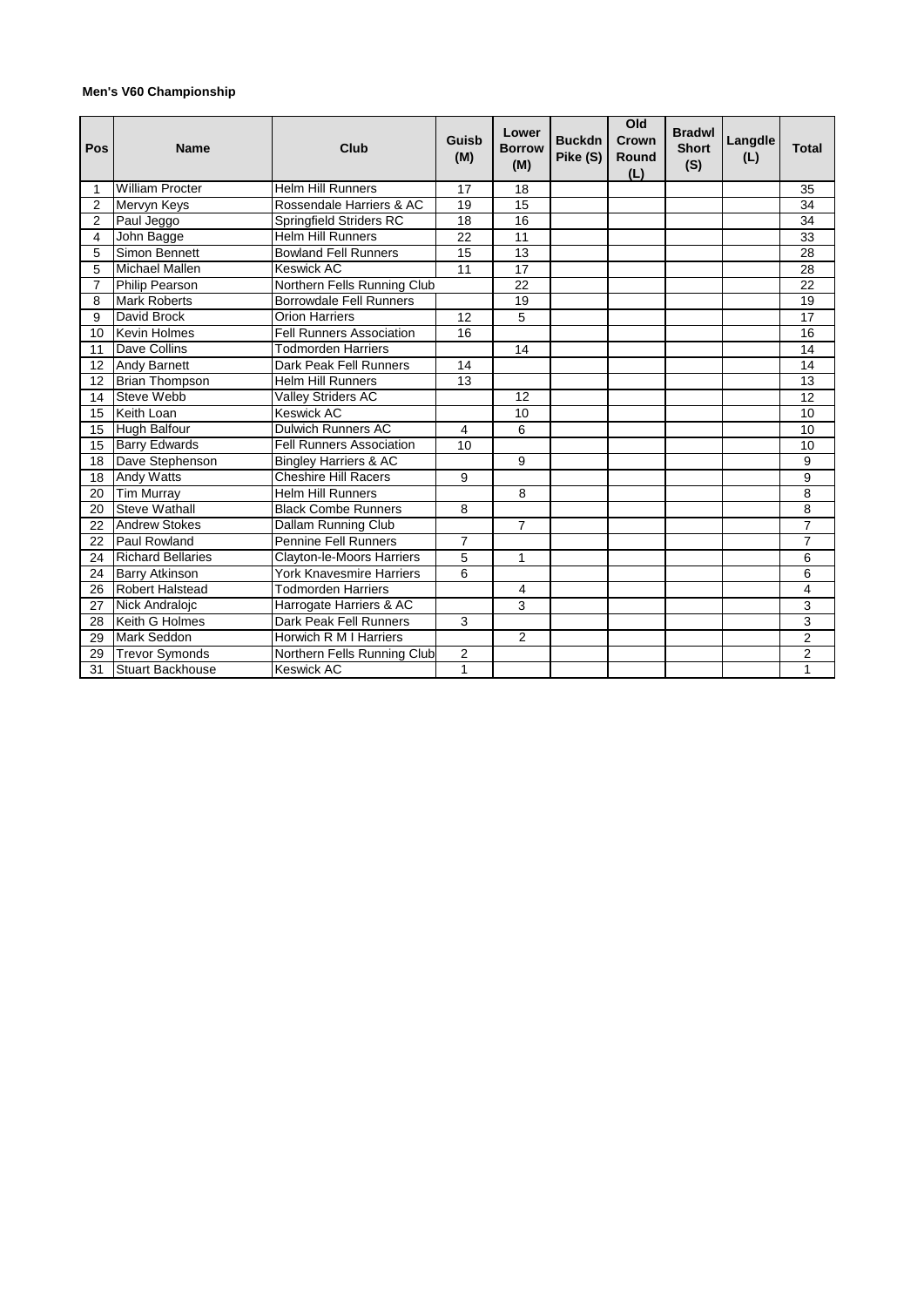## **Men's V65 Championship**

| Pos | <b>Name</b>              | Club                            | Guisb<br>(M) | Lower<br><b>Borrow</b><br>(M) | <b>Buckdn</b><br>Pike (S) | Old<br>Crown<br><b>Round</b><br>(L) | <b>Bradwl</b><br><b>Short</b><br>(S) | Langdle<br>(L) | <b>Total</b>   |
|-----|--------------------------|---------------------------------|--------------|-------------------------------|---------------------------|-------------------------------------|--------------------------------------|----------------|----------------|
|     | <b>William Procter</b>   | <b>Helm Hill Runners</b>        | 22           | 22                            |                           |                                     |                                      |                | 44             |
| 2   | Michael Mallen           | <b>Keswick AC</b>               | 18           | 19                            |                           |                                     |                                      |                | 37             |
| 3   | Hugh Balfour             | <b>Dulwich Runners AC</b>       | 15           | 15                            |                           |                                     |                                      |                | 30             |
| 3   | <b>Richard Bellaries</b> | Clayton-le-Moors Harriers       | 16           | 14                            |                           |                                     |                                      |                | 30             |
| 5   | <b>Trevor Symonds</b>    | Northern Fells Running Club     | 13           | 13                            |                           |                                     |                                      |                | 26             |
| 6   | Keith G Holmes           | Dark Peak Fell Runners          | 14           | 11                            |                           |                                     |                                      |                | 25             |
| 7   | David Gould              | Mercia Fell Runners             | 12           | 12                            |                           |                                     |                                      |                | 24             |
| 8   | <b>Robert Taylor</b>     | <b>Pennine Fell Runners</b>     | 11           | 10                            |                           |                                     |                                      |                | 21             |
| 9   | <b>Brian Thompson</b>    | <b>Helm Hill Runners</b>        | 19           |                               |                           |                                     |                                      |                | 19             |
| 10  | Dave Collins             | <b>Todmorden Harriers</b>       |              | 18                            |                           |                                     |                                      |                | 18             |
| 11  | Keith Loan               | Keswick AC                      |              | 17                            |                           |                                     |                                      |                | 17             |
| 11  | Andy Watts               | <b>Cheshire Hill Racers</b>     | 17           |                               |                           |                                     |                                      |                | 17             |
| 13  | <b>Andrew Stokes</b>     | <b>Dallam Running Club</b>      |              | 16                            |                           |                                     |                                      |                | 16             |
| 14  | <b>Adrian Dixon</b>      | <b>FRA</b>                      | 9            | 6                             |                           |                                     |                                      |                | 15             |
| 14  | David Tait               | Dark Peak Fell Runners          | 7            | 8                             |                           |                                     |                                      |                | 15             |
| 16  | Raymond Brown            | Penistone Footpath Runners      | 8            | 3                             |                           |                                     |                                      |                | 11             |
| 17  | <b>Neil Scruton</b>      | Scarborough Athletic Club       | 10           |                               |                           |                                     |                                      |                | 10             |
| 18  | Graham McAra             | <b>Cheshire Hill Racers</b>     |              | 9                             |                           |                                     |                                      |                | 9              |
| 18  | Michael Brooke           | <b>Fell Runners Association</b> | 5            | 4                             |                           |                                     |                                      |                | 9              |
| 20  | Nigel Heppell            | <b>Elvet Striders</b>           |              | $\overline{7}$                |                           |                                     |                                      |                | $\overline{7}$ |
| 21  | <b>Michael Hetherton</b> | Pickering Running Club          | 6            |                               |                           |                                     |                                      |                | 6              |
| 22  | Paul Bates               | Lonsdale Fell Runners           |              | 5                             |                           |                                     |                                      |                | 5              |
| 23  | Les Thurston             | <b>Matlock Athletic Club</b>    |              | 2                             |                           |                                     |                                      |                | 2              |
| 24  | Antonio Cardinale        | Otley AC                        |              | 1                             |                           |                                     |                                      |                | 1              |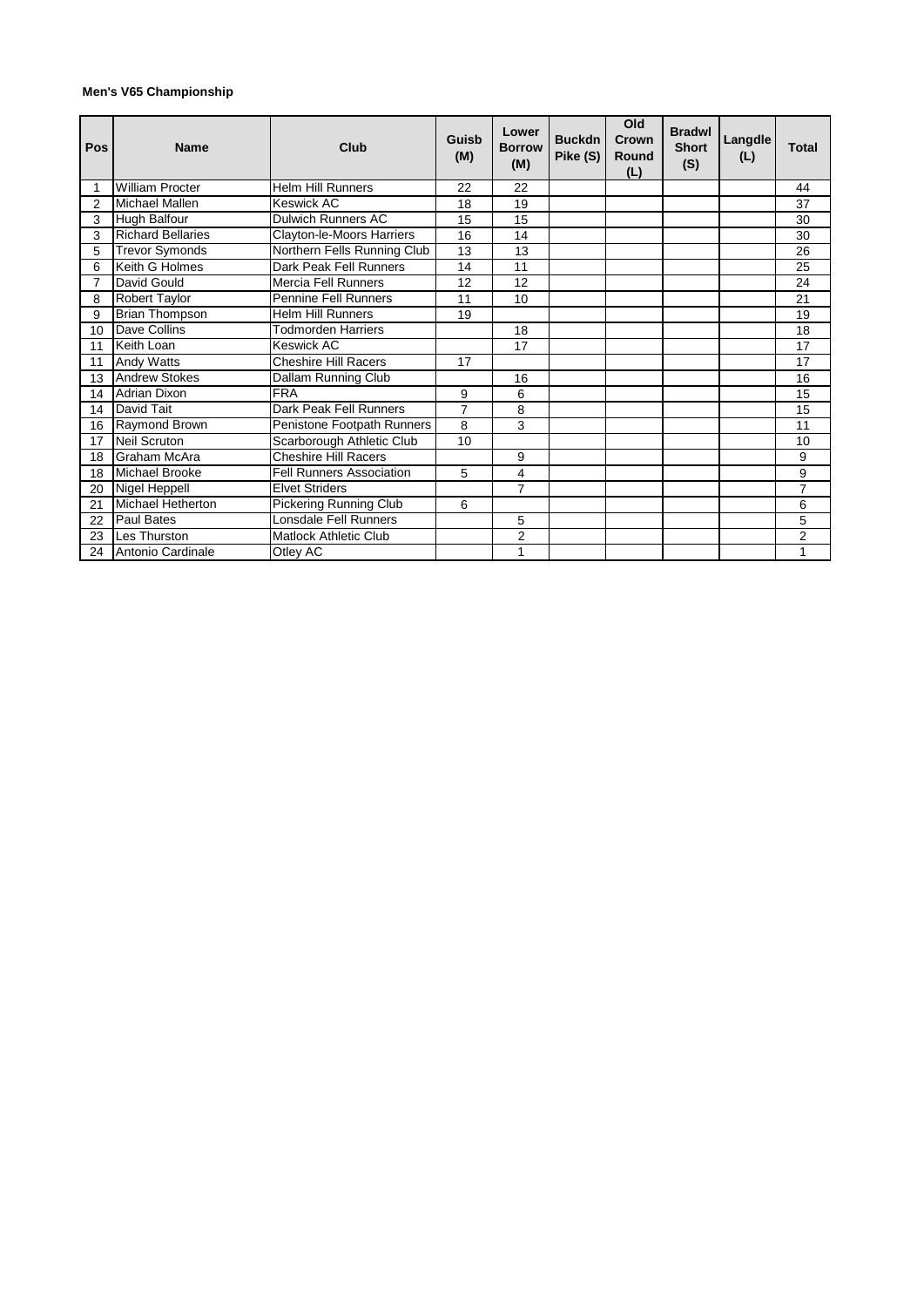## **Men's MV70 Championship**

| Pos | <b>Name</b>              | Club                         | Guisb<br>(M) | Lower<br><b>Borrow</b><br>(M) | <b>Buckdn</b><br>Pike (S) | <b>Bradwl</b><br><b>Short</b><br>(S) | <b>Total</b> |
|-----|--------------------------|------------------------------|--------------|-------------------------------|---------------------------|--------------------------------------|--------------|
|     | <b>Robert Taylor</b>     | <b>Pennine Fell Runners</b>  | 9            | 12                            |                           |                                      | 21           |
| 2   | <b>Adrian Dixon</b>      | <b>FRA</b>                   |              | 8                             |                           |                                      | 15           |
| 3   | David Tait               | Dark Peak Fell Runners       | 5            | 9                             |                           |                                      | 14           |
| 4   | <b>Andy Watts</b>        | <b>Cheshire Hill Racers</b>  | 12           |                               |                           |                                      | 12           |
| 5   | Raymond Brown            | Penistone Footpath Runners   | 6            | 5                             |                           |                                      | 11           |
| 6   | <b>Michael Brooke</b>    | <b>FRA</b>                   | 3            | 6                             |                           |                                      | 9            |
|     | <b>Neil Scruton</b>      | Scarborough Athletic Club    | 8            |                               |                           |                                      | 8            |
| 8   | <b>Paul Bates</b>        | Lonsdale Fell Runners        |              |                               |                           |                                      |              |
| 9   | Les Thurston             | <b>Matlock Athletic Club</b> |              | 4                             |                           |                                      | 4            |
| 9   | <b>Michael Hetherton</b> | Pickering Running Club       | 4            |                               |                           |                                      |              |
| 11  | Antonio Cardinale        | Otley AC                     |              | 3                             |                           |                                      | 3            |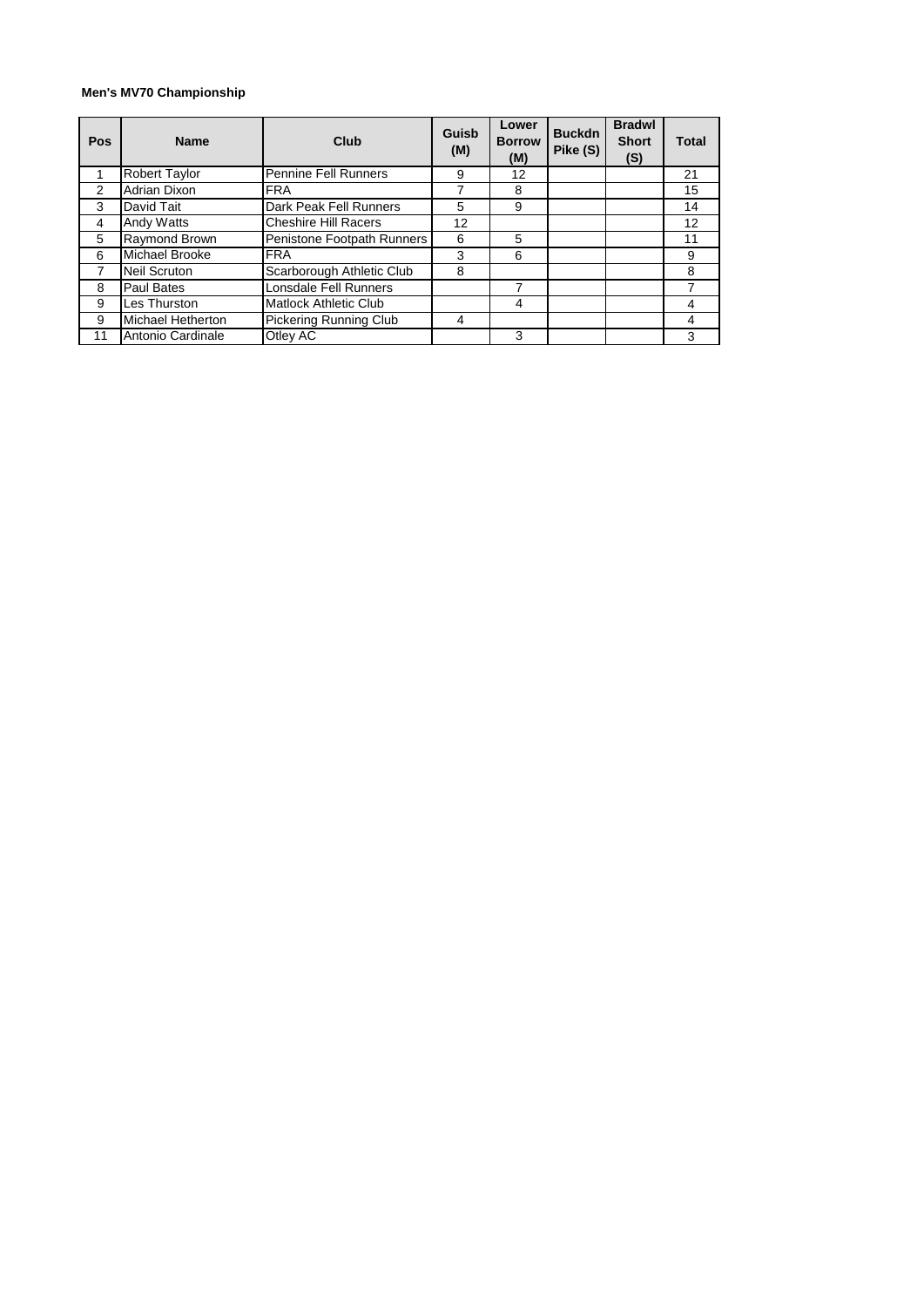## **Men's MV75 Championship**

| Pos            | <b>Name</b>              | Club                                      | Guisb<br>(M) | Lower<br><b>Borrow</b><br>(M) | <b>Buckdn</b><br>Pike (S) | <b>Bradwl</b><br>Short (S) | Total |
|----------------|--------------------------|-------------------------------------------|--------------|-------------------------------|---------------------------|----------------------------|-------|
|                | Adrian Dixon             | <b>FRA</b>                                | 12           | 9                             |                           |                            | 21    |
| $\mathcal{P}$  | David Tait               | Dark Peak Fell Runners                    | 8            | 12                            |                           |                            | 20    |
| 3              | Raymond Brown            | Penistone Footpath Runners & Athletic CII | 9            | 8                             |                           |                            | 17    |
| $\overline{4}$ | <b>Michael Hetherton</b> | <b>Pickering Running Club</b>             |              |                               |                           |                            | 14    |
|                |                          |                                           |              |                               |                           |                            |       |

\* Creation of this Race Category occurs where there are at least 5 competitors in each of 3 or more races Therefore this category did not elicit sufficient competition this year to award prizes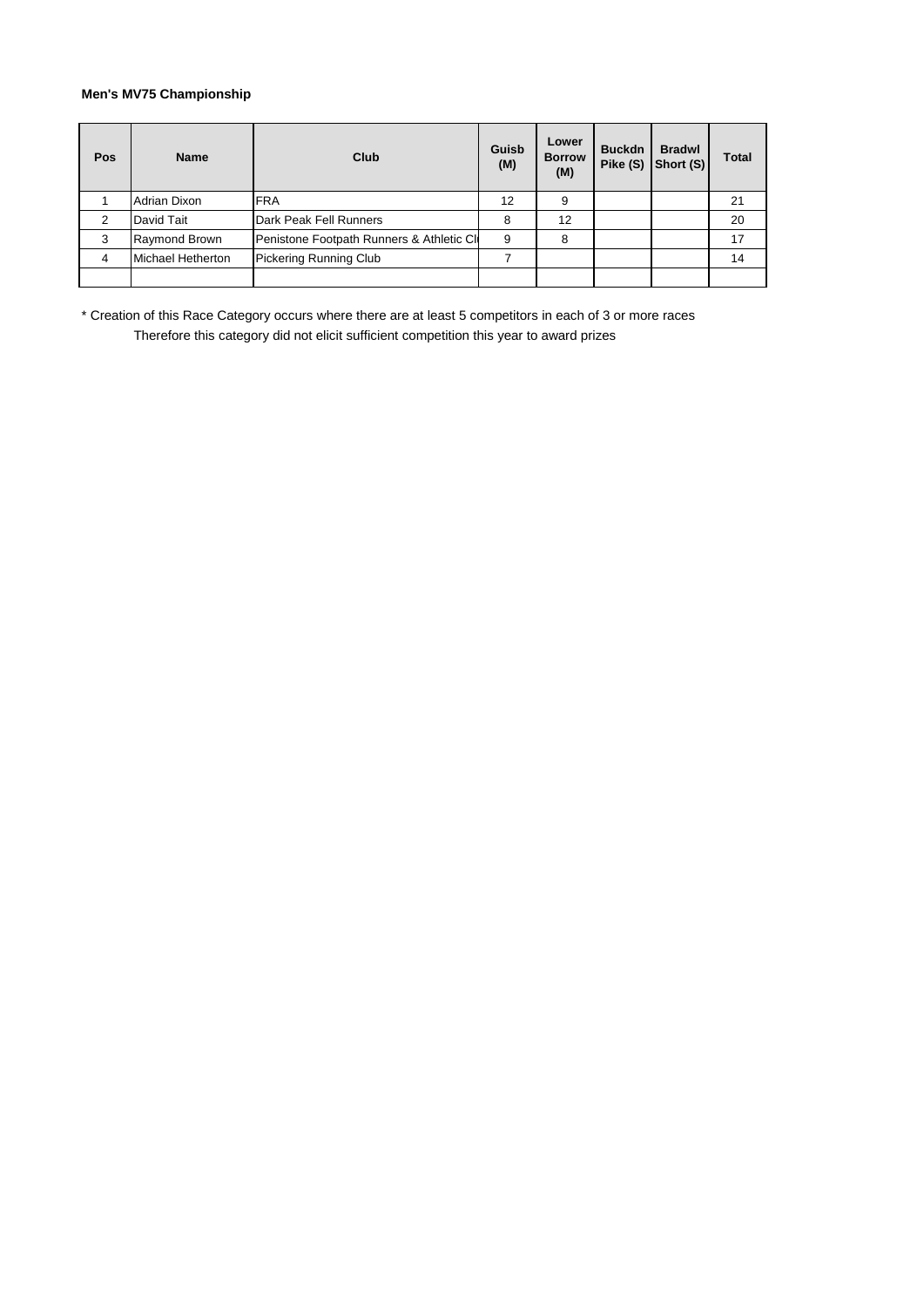## **Women's Open Championship**

| Pos | Name                    | Club                              | Guisb<br>(M)    | Lower<br><b>Borrow</b><br>(M) | <b>Buckdn</b><br>Pike (S) | Old<br>Crown<br>Round<br>(L) | <b>Bradwl</b><br><b>Short</b><br>(S) | Langdle<br>(L) | <b>Total</b>            |
|-----|-------------------------|-----------------------------------|-----------------|-------------------------------|---------------------------|------------------------------|--------------------------------------|----------------|-------------------------|
| 1   | Emma Hopkinson          | Wharfedale Harriers               | 28              | 27                            |                           |                              |                                      |                | 55                      |
| 2   | <b>Finty Royle</b>      | Lancaster University (FRA)        | 23              | 26                            |                           |                              |                                      |                | 49                      |
| 3   | Sophie Likeman          | <b>Cumberland Fell Runners</b>    | 24              | 23                            |                           |                              |                                      |                | 47                      |
| 4   | <b>Rachel Pilling</b>   | Pudsey & Bramley AC               | $\overline{22}$ | 21                            |                           |                              |                                      |                | 43                      |
| 5   | Majka Kunicka           | Dark Peak Fell Runners            | 16              | 24                            |                           |                              |                                      |                | 40                      |
| 5   | Kelli Roberts           | <b>Helm Hill Runners</b>          | 15              | 25                            |                           |                              |                                      |                | 40                      |
| 7   | Hannah Russell          | <b>Helm Hill Runners</b>          | 32              |                               |                           |                              |                                      |                | 32                      |
| 7   | Sarah McCormack         | Ambleside AC                      |                 | 32                            |                           |                              |                                      |                | 32                      |
| 9   | Sue Richmond            | <b>Pennine Fell Runners</b>       | 18              | 12                            |                           |                              |                                      |                | 30                      |
| 10  | Antonia Fan             | Ambleside AC                      | 29              |                               |                           |                              |                                      |                | 29                      |
| 10  | Nichola Jackson         | Keswick AC                        |                 | 29                            |                           |                              |                                      |                | 29                      |
| 12  | <b>Sharon Taylor</b>    | <b>Helm Hill Runners</b>          |                 | 28                            |                           |                              |                                      |                | 28                      |
| 13  | Rose Mather             | York Knavesmire Harriers          | 27              |                               |                           |                              |                                      |                | 27                      |
| 14  | <b>Becky Penty</b>      | York Knavesmire Harriers          | 26              |                               |                           |                              |                                      |                | 26                      |
| 15  | Eve Pannone             | Eden Runners                      | 25              |                               |                           |                              |                                      |                | 25                      |
| 16  | Lisa Watson             | Dark Peak Fell Runners            |                 | 22                            |                           |                              |                                      |                | 22                      |
| 17  | <b>Betty Bergstrand</b> | Middlesbrough & Cleveland Harrie  | 21              |                               |                           |                              |                                      |                | 21                      |
| 18  | Nikki Arthur            | <b>Manx Fell Runners</b>          | 20              |                               |                           |                              |                                      |                | 20                      |
| 18  | <b>Ruth Thackray</b>    | <b>Bingley Harriers &amp; AC</b>  |                 | 20                            |                           |                              |                                      |                | 20                      |
| 20  | Nik Tarrega             | York Knavesmire Harriers          | 19              |                               |                           |                              |                                      |                | 19                      |
| 20  | <b>Shirley Murray</b>   | Keswick AC                        |                 | 19                            |                           |                              |                                      |                | 19                      |
| 22  | <b>Mel Price</b>        | <b>Mercia Fell Runners</b>        |                 | 18                            |                           |                              |                                      |                | 18                      |
| 23  | Natasha Butterfield     | <b>Calder Valley Fell Runners</b> | 17              |                               |                           |                              |                                      |                | 17                      |
| 23  | <b>Rhona Marshall</b>   | Scarborough Athletic Club         |                 | 17                            |                           |                              |                                      |                | 17                      |
| 25  | Lou Osborn              | Ambleside AC                      |                 | 16                            |                           |                              |                                      |                | 16                      |
| 26  | Deborah Gowans          | <b>Accrington Road Runners</b>    | 9               | 6                             |                           |                              |                                      |                | 15                      |
| 26  | Victoria Thompson       | <b>Helm Hill Runners</b>          |                 | 15                            |                           |                              |                                      |                | 15                      |
| 28  | Bethan Nadin            | Dark Peak Fell Runners            | 14              |                               |                           |                              |                                      |                | 14                      |
| 28  | Rebecca Patrick         | Todmorden Harriers                | 10              | 4                             |                           |                              |                                      |                | 14                      |
| 28  | <b>Bianca Dyer</b>      | Helm Hill Runners                 |                 | 14                            |                           |                              |                                      |                | 14                      |
| 31  | Karen Robertson         | Northumberland Fell Runners       | 13              |                               |                           |                              |                                      |                | 13                      |
| 31  | Anna Watkinson-Powell   | Dark Peak Fell Runners            |                 | 13                            |                           |                              |                                      |                | $\overline{13}$         |
| 33  | Susannah Richardson     | <b>Calder Valley Fell Runners</b> | 12              |                               |                           |                              |                                      |                | 12                      |
| 34  | Fay Walsh               | <b>Ilkley Harriers AC</b>         | 11              |                               |                           |                              |                                      |                | 11                      |
| 34  | Jodie Gray              | Keswick AC                        |                 | 11                            |                           |                              |                                      |                | 11                      |
| 36  | Rachel Rose             | Dark Peak Fell Runners            |                 | 10                            |                           |                              |                                      |                | 10                      |
| 37  | Melanie Blackhurst      | Todmorden Harriers                | 6               | 3                             |                           |                              |                                      |                | 9                       |
| 37  | Jo Buckley              | <b>Bingley Harriers &amp; AC</b>  |                 | 9                             |                           |                              |                                      |                | $\overline{9}$          |
| 39  | <b>Rachel Thorley</b>   | Dark Peak Fell Runners            | 8               |                               |                           |                              |                                      |                | 8                       |
|     | 39 Helen Wood           | Pudsey & Bramley AC               |                 | 8                             |                           |                              |                                      |                | 8                       |
| 41  | Rowena Browne           | <b>Bowland Fell Runners</b>       | $\overline{7}$  |                               |                           |                              |                                      |                | 7                       |
| 41  | Rachel Thorley          | Dark Peak Fell Runners            |                 | $\overline{7}$                |                           |                              |                                      |                | 7                       |
| 43  | Alice Gamble            | Sheffield University (FRA)        | 5               |                               |                           |                              |                                      |                | 5                       |
| 43  | Zoe Dijkman             | <b>Todmorden Harriers</b>         |                 | 5                             |                           |                              |                                      |                | 5                       |
| 45  | Jackie Murdy            | South Shields Harriers & AC       | 4               |                               |                           |                              |                                      |                | 4                       |
| 46  | Annabel Mason           | <b>Wharfedale Harriers</b>        | 3               |                               |                           |                              |                                      |                | 3                       |
| 46  | Melanie Blackhurst      | <b>Todmorden Harriers</b>         |                 | 3                             |                           |                              |                                      |                | 3                       |
| 48  | Emma Fiedler            | <b>Todmorden Harriers</b>         | 2               |                               |                           |                              |                                      |                | $\overline{\mathbf{c}}$ |
| 48  | Deborah Millington      | Mercia Fell Runners               |                 | 2                             |                           |                              |                                      |                | 2                       |
| 40  | <b>Trudi Entwistle</b>  | Calder Valley Fell Runners        | 1               |                               |                           |                              |                                      |                | 1                       |
| 40  | Stella Chrisanthou      | Calder Valley Fell Runners        |                 | 1                             |                           |                              |                                      |                | 1                       |
|     |                         |                                   |                 |                               |                           |                              |                                      |                |                         |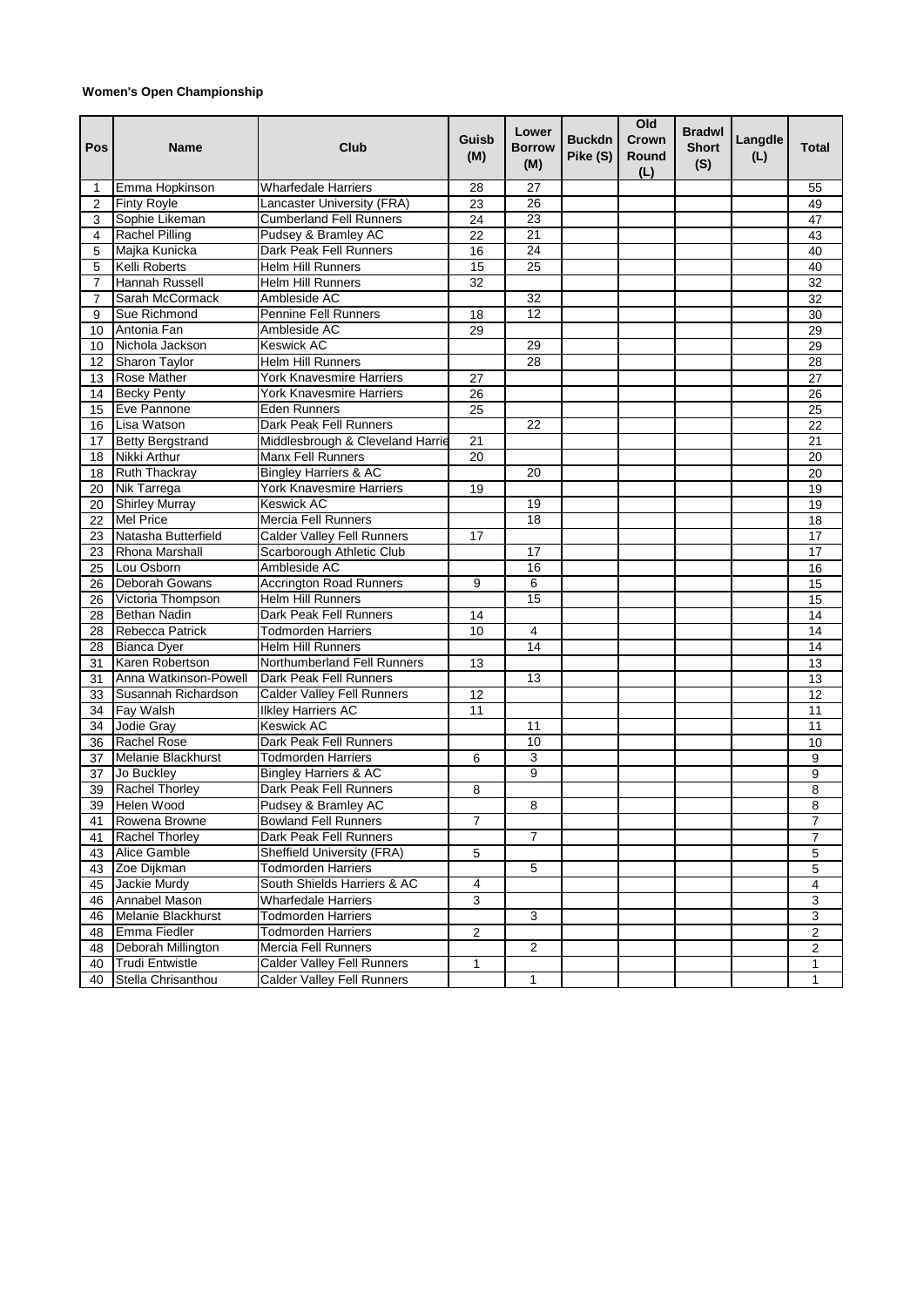## **Women's U23 Championship**

| Pos | <b>Name</b>             | Club                               | Guisb<br>(M) | Lower<br><b>Borrow</b><br>(M) | <b>Buckdn</b><br>Pike (S) | <b>Bradwl</b><br><b>Short</b><br>(S) | Total |
|-----|-------------------------|------------------------------------|--------------|-------------------------------|---------------------------|--------------------------------------|-------|
|     | <b>Finty Royle</b>      | Lancaster University (FRA)         | 9            | 12                            |                           |                                      | 21    |
| 2   | Alice Gamble            | Sheffield University (FRA)         |              | 9                             |                           |                                      | 16    |
| 3   | Eve Pannone             | Eden Runners                       | 12           |                               |                           |                                      | 12    |
| 4   | <b>Betty Bergstrand</b> | Middlesbrough & Cleveland Harriers | 8            |                               |                           |                                      | 8     |
| 5   | Helen Gordon            | <b>FRA</b>                         |              | 8                             |                           |                                      | 8     |
| 6   | <b>Madeleine Davis</b>  | Dark Peak Fell Runners             |              |                               |                           |                                      |       |
|     | <b>Helen Thornhill</b>  | Pudsey & Bramley AC                | 6            |                               |                           |                                      | 6     |
| 8   | Rebecca Dent            | Scarborough Athletic Club          | 5            |                               |                           |                                      | 5     |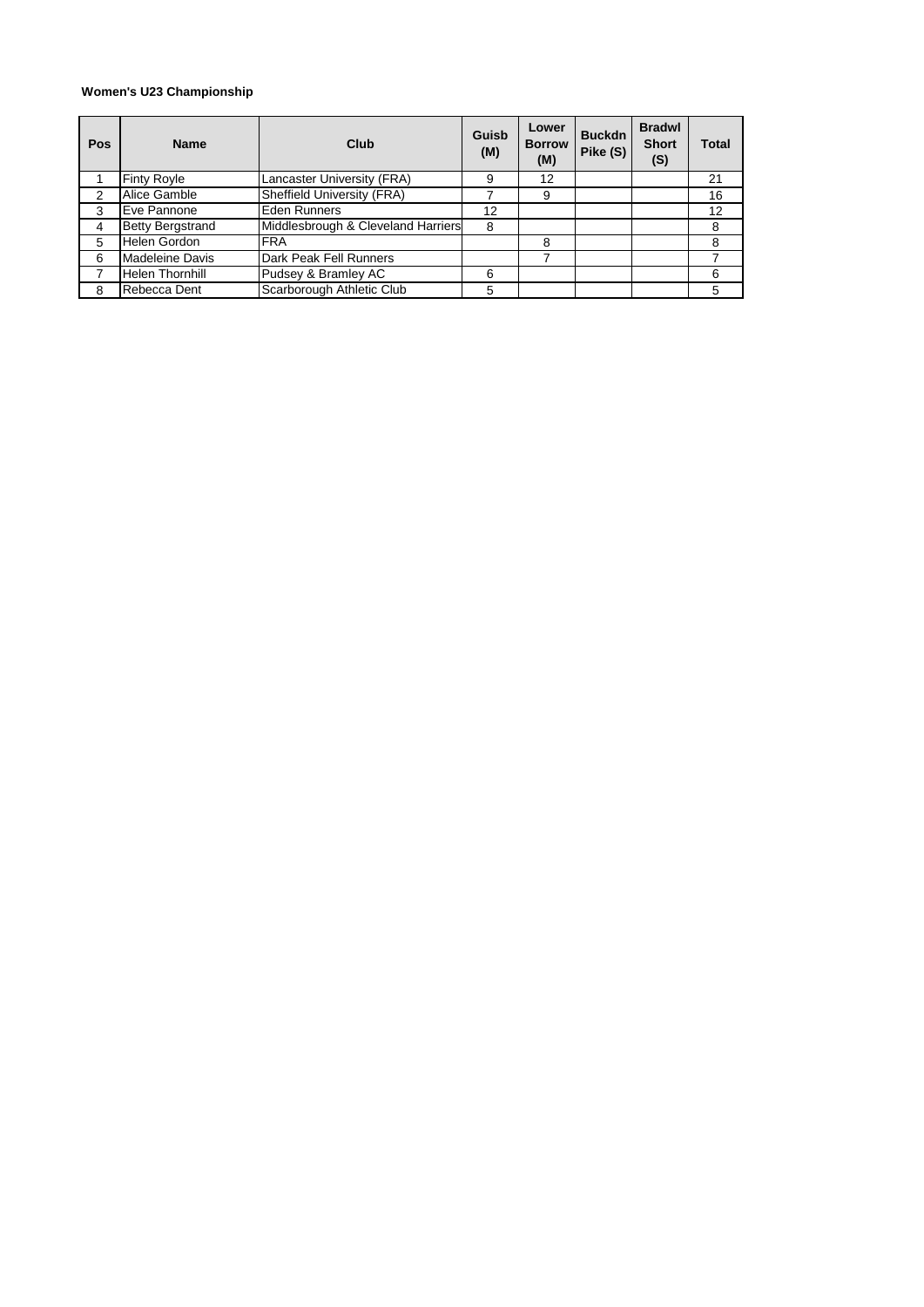## **Women's V40 Championship**

| Pos             | <b>Name</b>                                        | Club                              | Guisb<br>(M)            | Lower<br><b>Borrow</b><br>(M) | <b>Buckdn</b><br>Pike (S) | Old<br>Crown<br>Round<br>(L) | <b>Bradwl</b><br><b>Short</b><br>(S) | Langdle<br>(L) | <b>Total</b>   |
|-----------------|----------------------------------------------------|-----------------------------------|-------------------------|-------------------------------|---------------------------|------------------------------|--------------------------------------|----------------|----------------|
| 1               | Emma Hopkinson                                     | <b>Wharfedale Harriers</b>        | 22                      | 19                            |                           |                              |                                      |                | 41             |
| 2               | Majka Kunicka                                      | Dark Peak Fell Runners            | 17                      | 18                            |                           |                              |                                      |                | 35             |
| 3               | Sue Richmond                                       | <b>Pennine Fell Runners</b>       | 19                      | 12                            |                           |                              |                                      |                | 31             |
| 4               | Rebecca Patrick                                    | <b>Todmorden Harriers</b>         | 14                      | 9                             |                           |                              |                                      |                | 23             |
| 4               | Deborah Gowans                                     | <b>Accrington Road Runners</b>    | 13                      | 10                            |                           |                              |                                      |                | 23             |
| 6               | Sharon Taylor                                      | <b>Helm Hill Runners</b>          |                         | 22                            |                           |                              |                                      |                | 22             |
| $\overline{7}$  | <b>Melanie Blackhurst</b>                          | <b>Todmorden Harriers</b>         | 11                      | 8                             |                           |                              |                                      |                | 19             |
| 8               | Natasha Butterfield                                | <b>Calder Valley Fell Runners</b> | 18                      |                               |                           |                              |                                      |                | 18             |
| 9               | Ruth Thackray                                      | <b>Bingley Harriers &amp; AC</b>  |                         | 17                            |                           |                              |                                      |                | 17             |
| 10              | Karen Robertson                                    | Northumberland Fell Runners       | 16                      |                               |                           |                              |                                      |                | 16             |
| 10              | <b>Mel Price</b>                                   | <b>Mercia Fell Runners</b>        |                         | 16                            |                           |                              |                                      |                | 16             |
| 12              | Susannah Richardson                                | <b>Calder Valley Fell Runners</b> | 15                      |                               |                           |                              |                                      |                | 15             |
| 12              | Rhona Marshall                                     | Scarborough Athletic Club         |                         | 15                            |                           |                              |                                      |                | 15             |
| 14              | Lou Osborn                                         | Ambleside AC                      |                         | 14                            |                           |                              |                                      |                | 14             |
| 15              | <b>Trudi Entwistle</b>                             | Calder Valley Fell Runners        | 8                       | 5                             |                           |                              |                                      |                | 13             |
| 15              | <b>Bianca Dyer</b>                                 | <b>Helm Hill Runners</b>          |                         | $\overline{13}$               |                           |                              |                                      |                | 13             |
| 17              | Rowena Browne                                      | <b>Bowland Fell Runners</b>       | 12                      |                               |                           |                              |                                      |                | 12             |
| 18              | Jo Buckley                                         | <b>Bingley Harriers &amp; AC</b>  |                         | 11                            |                           |                              |                                      |                | 11             |
| 19              | Jackie Murdy                                       | South Shields Harriers & AC       | 10                      |                               |                           |                              |                                      |                | 10             |
| 19              | Joanne Worboys-Hodgson                             | Denby Dale AC                     | $\overline{7}$          | 3                             |                           |                              |                                      |                | 10             |
| $\overline{21}$ | Emma Fiedler                                       | <b>Todmorden Harriers</b>         | 9                       |                               |                           |                              |                                      |                | 9              |
| 22              | <b>Melanie Blackhurst</b>                          | <b>Todmorden Harriers</b>         |                         | 8                             |                           |                              |                                      |                | 8              |
| 23              | Deborah Millington                                 | <b>Mercia Fell Runners</b>        |                         | $\overline{7}$                |                           |                              |                                      |                | $\overline{7}$ |
| 24              | <b>Kirsty Hall</b>                                 | <b>Wharfedale Harriers</b>        | 6                       |                               |                           |                              |                                      |                | 6              |
| 24              | Stella Chrisanthou                                 | <b>Calder Valley Fell Runners</b> |                         | 6                             |                           |                              |                                      |                | $\overline{6}$ |
| 26              | Jean Powell                                        | <b>Wharfedale Harriers</b>        | 1                       | 4                             |                           |                              |                                      |                | 5              |
| 26              | Caroline Holden                                    | <b>Helm Hill Runners</b>          | 5                       |                               |                           |                              |                                      |                | 5              |
| 28              | Heather Catherine Marshall Cumberland Fell Runners |                                   | $\overline{\mathbf{4}}$ |                               |                           |                              |                                      |                | 4              |
| 28              | Sarah Noot                                         | <b>Calder Valley Fell Runners</b> | 3                       | 1                             |                           |                              |                                      |                | 4              |
| 28              | <b>Kate Mansell</b>                                | Todmorden Harriers                | $\overline{2}$          | $\overline{2}$                |                           |                              |                                      |                | 4              |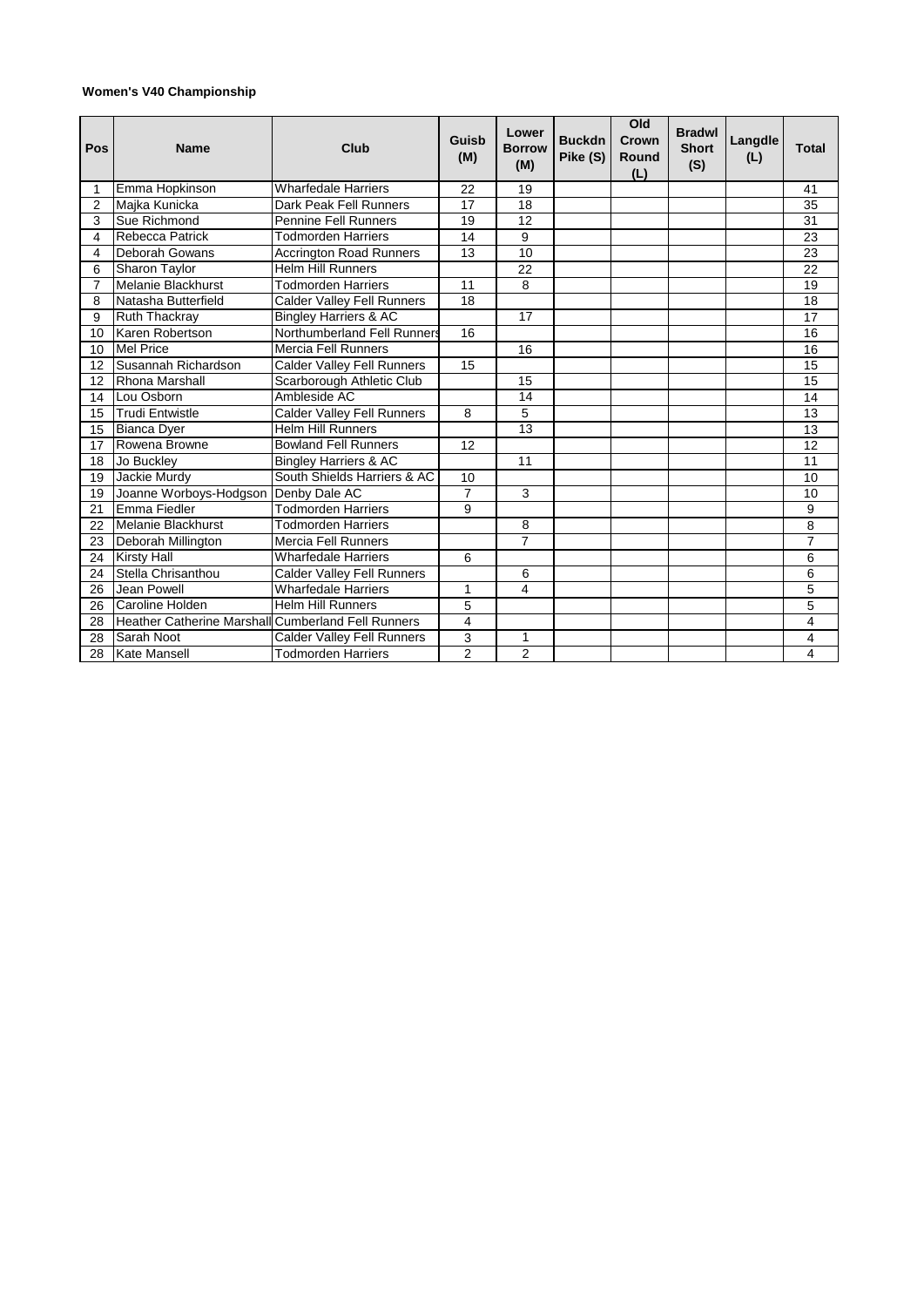## **Women's V45 Championship**

| Pos            | <b>Name</b>               | Club                              | Guisb<br>(M)   | Lower<br><b>Borrow</b><br>(M) | <b>Buckdn</b><br>Pike (S) | Old<br><b>Crown</b><br><b>Round</b><br>(L) | <b>Bradwl</b><br><b>Short</b><br>(S) | Langdle<br>(L) | <b>Total</b>    |
|----------------|---------------------------|-----------------------------------|----------------|-------------------------------|---------------------------|--------------------------------------------|--------------------------------------|----------------|-----------------|
| 1              | Rebecca Patrick           | <b>Todmorden Harriers</b>         | 19             | 14                            |                           |                                            |                                      |                | 33              |
| 1              | Deborah Gowans            | <b>Accrington Road Runners</b>    | 18             | 15                            |                           |                                            |                                      |                | 33              |
| 3              | <b>Melanie Blackhurst</b> | <b>Todmorden Harriers</b>         | 16             | 13                            |                           |                                            |                                      |                | 29              |
| 4              | <b>Trudi Entwistle</b>    | <b>Calder Valley Fell Runners</b> | 13             | 10                            |                           |                                            |                                      |                | 23              |
| 5              | Karen Robertson           | Northumberland Fell Runners       | 22             |                               |                           |                                            |                                      |                | 22              |
| 5              | <b>Ruth Thackray</b>      | <b>Bingley Harriers &amp; AC</b>  |                | 22                            |                           |                                            |                                      |                | 22              |
| $\overline{7}$ | Joanne Worboys-Hodgson    | Denby Dale AC                     | 12             | 8                             |                           |                                            |                                      |                | 20              |
| 8              | <b>Mel Price</b>          | <b>Mercia Fell Runners</b>        |                | 19                            |                           |                                            |                                      |                | 19              |
| 9              | Lou Osborn                | Ambleside AC                      |                | 18                            |                           |                                            |                                      |                | 18              |
| 10             | Rowena Browne             | <b>Bowland Fell Runners</b>       | 17             |                               |                           |                                            |                                      |                | $\overline{17}$ |
| 10             | <b>Bianca Dyer</b>        | <b>Helm Hill Runners</b>          |                | 17                            |                           |                                            |                                      |                | 17              |
| 12             | Jean Powell               | <b>Wharfedale Harriers</b>        | $\overline{7}$ | 9                             |                           |                                            |                                      |                | 16              |
| 12             | Jo Buckley                | <b>Bingley Harriers &amp; AC</b>  |                | 16                            |                           |                                            |                                      |                | 16              |
| 14             | Jackie Murdy              | South Shields Harriers & AC       | 15             |                               |                           |                                            |                                      |                | 15              |
| 14             | Caroline Holden           | <b>Helm Hill Runners</b>          | 10             | 5                             |                           |                                            |                                      |                | 15              |
| 16             | <b>Kate Mansell</b>       | <b>Todmorden Harriers</b>         | 8              | $\overline{7}$                |                           |                                            |                                      |                | 15              |
| 17             | Emma Fiedler              | <b>Todmorden Harriers</b>         | 14             |                               |                           |                                            |                                      |                | 14              |
| 18             | Deborah Millington        | <b>Mercia Fell Runners</b>        |                | 12                            |                           |                                            |                                      |                | 12              |
| 19             | <b>Kirsty Hall</b>        | <b>Wharfedale Harriers</b>        | 11             |                               |                           |                                            |                                      |                | 11              |
| 19             | Stella Chrisanthou        | <b>Calder Valley Fell Runners</b> |                | 11                            |                           |                                            |                                      |                | 11              |
| 21             | Sarah Noot                | <b>Calder Valley Fell Runners</b> | 9              |                               |                           |                                            |                                      |                | 9               |
| 22             | Zoe Barton                | <b>Glossopdale Harriers</b>       | 4              | 4                             |                           |                                            |                                      |                | 8               |
| 23             | Shona Stone               | <b>Bingley Harriers &amp; AC</b>  | 6              |                               |                           |                                            |                                      |                | $\overline{6}$  |
| 23             | Sarah Noot                | <b>Calder Valley Fell Runners</b> |                | 6                             |                           |                                            |                                      |                | 6               |
| 25             | <b>Claire Shaw</b>        | <b>Todmorden Harriers</b>         | 5              |                               |                           |                                            |                                      |                | 5               |
| 26             | Tania Wilson              | <b>Buxton AC</b>                  | 3              |                               |                           |                                            |                                      |                | 3               |
| 26             | Jayne Rigby               | <b>Helm Hill Runners</b>          |                | 3                             |                           |                                            |                                      |                | $\overline{3}$  |
| 28             | Pat Goodall               | <b>Totley AC</b>                  | $\overline{c}$ |                               |                           |                                            |                                      |                | $\overline{2}$  |
| 28             | <b>Alison Richards</b>    | <b>Helm Hill Runners</b>          |                | $\overline{c}$                |                           |                                            |                                      |                | 2               |
| 30             | Jane Verity               | <b>Howgill Harriers</b>           | 1              |                               |                           |                                            |                                      |                | 1               |
| 30             | Anne-Marie Hindle         | Rossendale Harriers & AC          |                | 1                             |                           |                                            |                                      |                | 1               |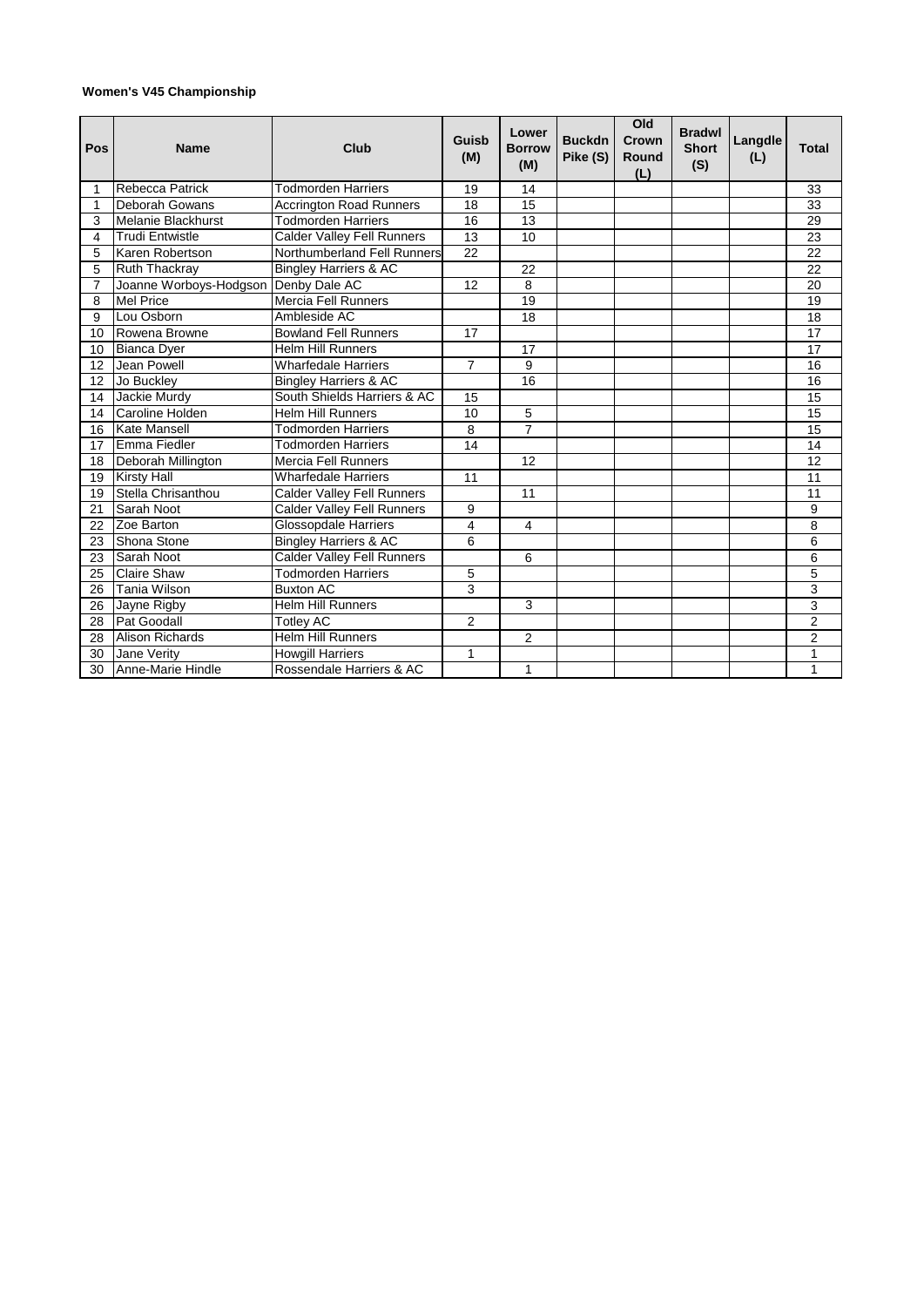## **Women's V50 Championship**

| <b>Pos</b> | <b>Name</b>                         | Club                                            | Guisb<br>(M)   | Lower<br><b>Borrow</b><br>(M) | <b>Buckdn</b><br>Pike (S) | Old<br>Crown<br>Round<br>(L) | <b>Bradwl</b><br><b>Short</b><br>(S) | Langdle<br>(L) | Total          |
|------------|-------------------------------------|-------------------------------------------------|----------------|-------------------------------|---------------------------|------------------------------|--------------------------------------|----------------|----------------|
|            | Rebecca Patrick                     | <b>Todmorden Harriers</b>                       | 9              | 7                             |                           |                              |                                      |                | 16             |
|            | Deborah Gowans                      | <b>Accrington Road Runners</b>                  | 8              | 8                             |                           |                              |                                      |                | 16             |
| 3          | Karen Robertson                     | Northumberland Fell Runner                      | 12             |                               |                           |                              |                                      |                | 12             |
| 3          | Melanie Blackhurst                  | Todmorden Harriers                              | 6              | 6                             |                           |                              |                                      |                | 12             |
| 3          | <b>Ruth Thackray</b>                | <b>Bingley Harriers &amp; AC</b>                |                | 12                            |                           |                              |                                      |                | 12             |
| 6          | Lou Osborn                          | Ambleside AC                                    |                | 9                             |                           |                              |                                      |                | 9              |
|            | Trudi Entwistle                     | <b>Calder Valley Fell Runners</b>               | 4              | 4                             |                           |                              |                                      |                | 8              |
| 8          | Rowena Browne                       | <b>Bowland Fell Runners</b>                     | 7              |                               |                           |                              |                                      |                | 7              |
| 9          | Jackie Murdy                        | South Shields Harriers & AC                     | 5              |                               |                           |                              |                                      |                | 5              |
| 9          | Joanne Worboys-Hodgso Denby Dale AC |                                                 | 3              | $\overline{2}$                |                           |                              |                                      |                | 5              |
| 9          | Deborah Millington                  | <b>Mercia Fell Runners</b>                      |                | 5                             |                           |                              |                                      |                | 5              |
| 12         | Jean Powell                         | <b>Wharfedale Harriers</b>                      |                | 3                             |                           |                              |                                      |                | 3              |
| 13         | Caroline Holden                     | <b>Helm Hill Runners</b>                        | $\overline{2}$ |                               |                           |                              |                                      |                | $\overline{2}$ |
| 13         |                                     | Joanne Worboys-Hodgso Denby Dale Athletics Club |                | $\mathcal{P}$                 |                           |                              |                                      |                | $\overline{2}$ |
| 15         | Sarah Noot                          | <b>Calder Valley Fell Runners</b>               |                |                               |                           |                              |                                      |                |                |
| 15         | <b>Kate Mansell</b>                 | <b>Todmorden Harriers</b>                       |                |                               |                           |                              |                                      |                |                |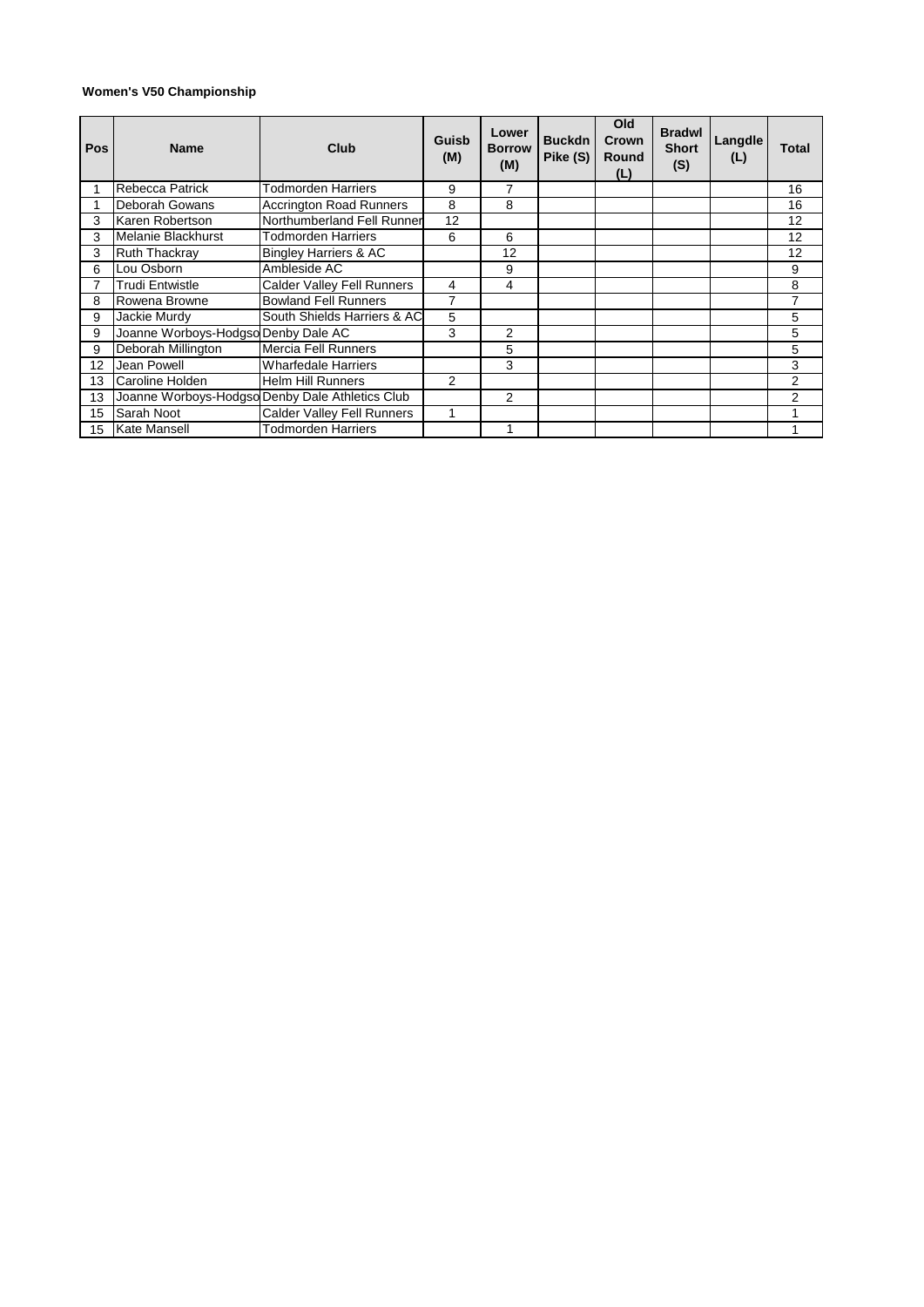## **Women's WV55 Championship**

| Pos            | <b>Name</b>              | Club                             | Guisb<br>(M) | Lower<br><b>Borrow</b><br>(M) | <b>Buckdn</b><br>Pike (S) | Old<br>Crown<br>Round<br>(L) | <b>Bradwl</b><br><b>Short</b><br>(S) | Langdle<br>(L) | Total          |
|----------------|--------------------------|----------------------------------|--------------|-------------------------------|---------------------------|------------------------------|--------------------------------------|----------------|----------------|
|                | Deborah Gowans           | <b>Accrington Road Runners</b>   | 12           | 12                            |                           |                              |                                      |                | 24             |
| $\overline{2}$ | Melanie Blackhurst       | <b>Todmorden Harriers</b>        | 8            | 9                             |                           |                              |                                      |                | 17             |
| 3              | Caroline Holden          | <b>Helm Hill Runners</b>         | 6            | 8                             |                           |                              |                                      |                | 14             |
| 4              | Tania Wilson             | <b>Buxton AC</b>                 | 5.           | 6                             |                           |                              |                                      |                | 11             |
| 5              | <b>Becky Weight</b>      | <b>Bingley Harriers &amp; AC</b> | 3            | 7                             |                           |                              |                                      |                | 10             |
| 6              | Rowena Browne            | <b>Bowland Fell Runners</b>      | 9            |                               |                           |                              |                                      |                | 9              |
|                | Jackie Murdy             | South Shields Harriers & AC      |              |                               |                           |                              |                                      |                | 7              |
|                | Pat Goodall              | <b>Totley AC</b>                 | 4            | 3                             |                           |                              |                                      |                | 7              |
| 9              | <b>Catherine Musetti</b> | Ambleside AC                     |              | 5                             |                           |                              |                                      |                | 5              |
| 10             | <b>Yvonne Williams</b>   | <b>Pennine Fell Runners</b>      |              | 4                             |                           |                              |                                      |                | 4              |
| 11             | <b>Denise Tunstall</b>   | Durham Fell Runners              | 2            |                               |                           |                              |                                      |                | 2              |
| 11             | <b>Wendy Dodds</b>       | Dallam Running Club              |              | 2                             |                           |                              |                                      |                | $\overline{2}$ |
| 13             | Jan Forrester            | Matlock Athletic Club            |              |                               |                           |                              |                                      |                |                |
| 13             | <b>Nicky Butler</b>      | <b>Keswick AC</b>                |              |                               |                           |                              |                                      |                |                |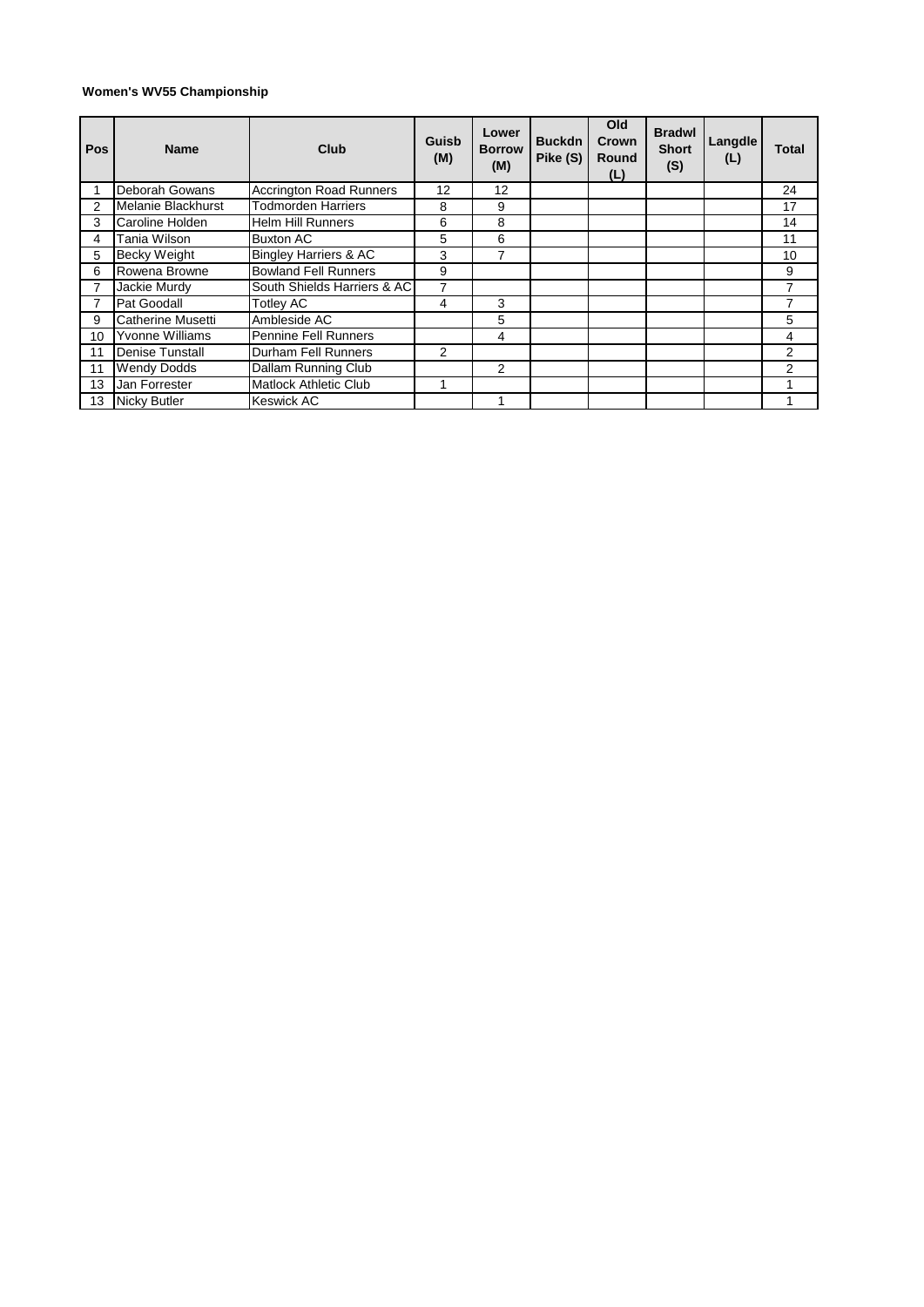## **Women's WV60 Championship**

| <b>Pos</b> | <b>Name</b>         | Club                             | Guisb<br>(M) | Lower<br><b>Borrow</b><br>(M) | <b>Buckdn</b><br>Pike (S) | Old<br>Crown<br>Round<br>(L) | <b>Bradwl</b><br><b>Short</b><br>(S) | Langdle<br>(L) | Total |
|------------|---------------------|----------------------------------|--------------|-------------------------------|---------------------------|------------------------------|--------------------------------------|----------------|-------|
|            | <b>Becky Weight</b> | <b>Bingley Harriers &amp; AC</b> |              | 12                            |                           |                              |                                      |                | 20    |
|            | Pat Goodall         | <b>Totley AC</b>                 | 9            | 9                             |                           |                              |                                      |                | 18    |
|            | Rowena Browne       | <b>Bowland Fell Runners</b>      | 12           |                               |                           |                              |                                      |                | 12    |
|            | <b>Wendy Dodds</b>  | Dallam Running Club              |              | 8                             |                           |                              |                                      |                | 8     |
|            | Jan Forrester       | <b>Matlock Athletic Club</b>     |              |                               |                           |                              |                                      |                |       |
| 5          | <b>Nicky Butler</b> | <b>Keswick AC</b>                |              |                               |                           |                              |                                      |                |       |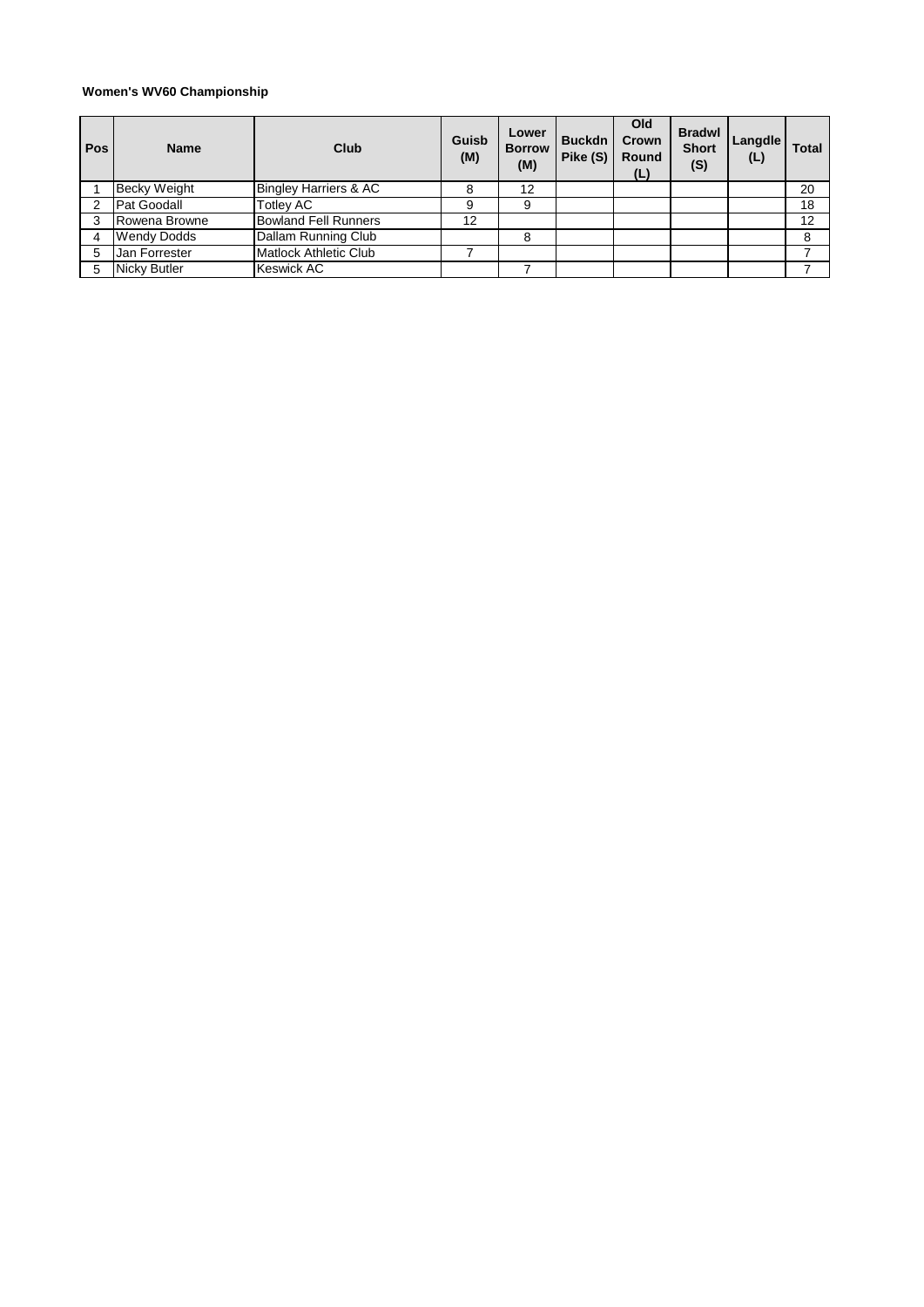## **Women's WV65 Championship**

| Pos | <b>Name</b>   | Club                         | Guisb<br>(M) | Lower<br><b>Borrow</b><br>(M) | <b>Buckdn</b><br>Pike (S) | <b>Bradwl</b><br><b>Short</b><br>(S) | Total |
|-----|---------------|------------------------------|--------------|-------------------------------|---------------------------|--------------------------------------|-------|
|     | Pat Goodall   | Гotlev AC                    | 12           | 12                            |                           |                                      | 12    |
|     | Jan Forrester | <b>Matlock Athletic Club</b> |              |                               |                           |                                      |       |
| 3   | Wendy Dodds   | Dallam Running Club          |              |                               |                           |                                      |       |